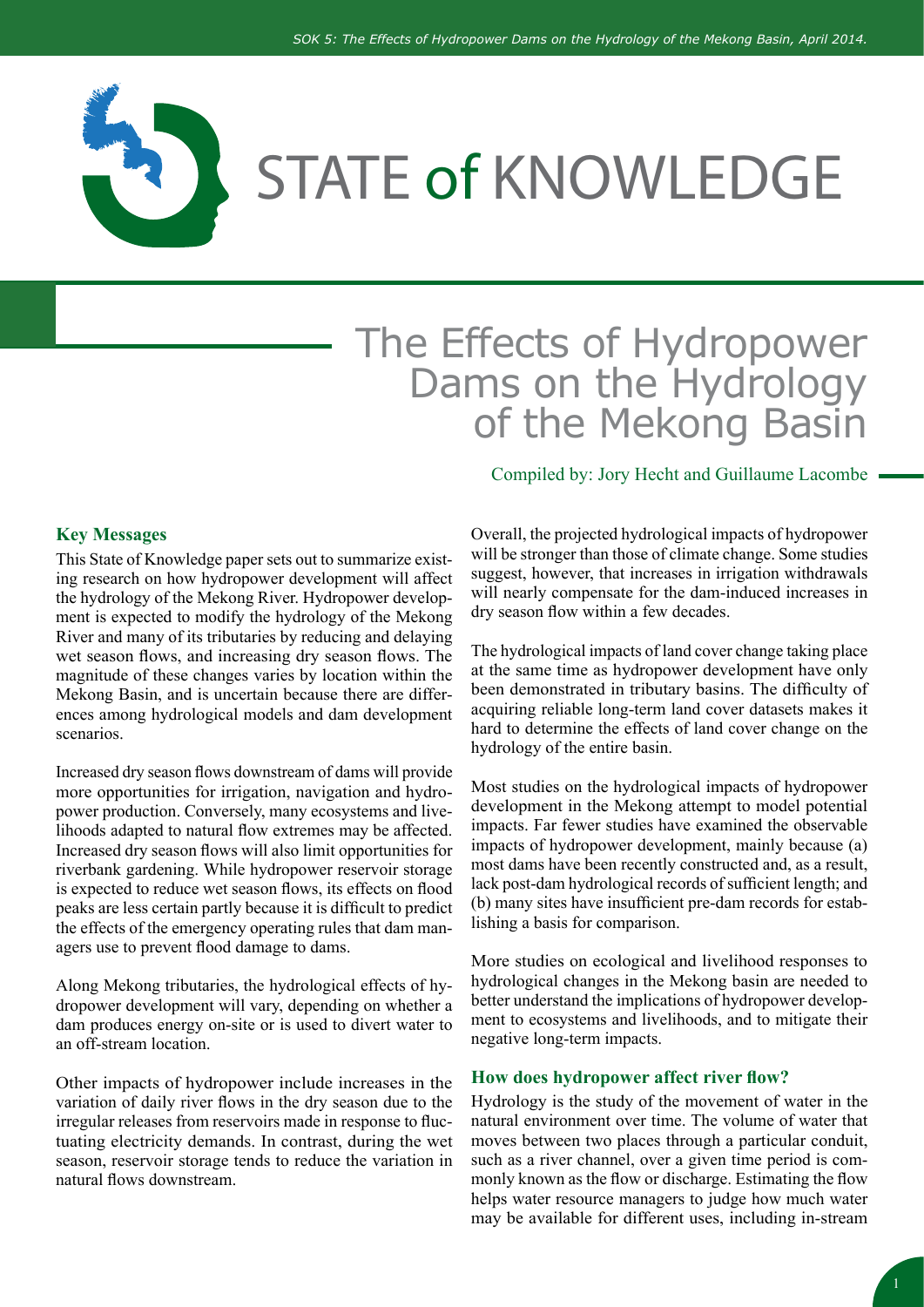uses, such the water needed by aquatic ecosystems, and power generation; as well as off-stream ones, such as irrigation and domestic water supply. Changes in flow also cause water level changes, which have direct implications for agricultural production, navigation, infrastructure, human safety and ecosystems.

The way hydropower dams affect river flows depends on their storage capacity and operation. Dams with storage reservoirs that are large relative to the amount of water that they receive reduce seasonal river flow variations downstream (for example, by storing water during the wet season, so that energy can be generated during the dry season). In the Mekong, reservoir dams have a much greater impact on seasonal flows than they do on flow changes across years. The wet, or rainy, season is often considered to run from June to November while the dry season lasts from December to May, although definitions of these two seasons may vary slightly among studies.

When natural river flow is sufficient to generate energy all year round, very little storage capacity is required. Such dams are called run-of-river dams, which typically store no more than a few days of the average flow. (Note that strict definitions of run-of-river dams may vary and that the runof-river classification of some Lower Mekong mainstream dams has been challenged (Baran et al., 2011). However, in this review, we loosely use the term to describe dams whose reservoirs cannot store more than a few days of average flow.)

In general, the more water that is stored behind a dam, the more it will affect a river's flows. How dam operators release water through the dam depends on when and how much electricity is needed. This can change during the day (the demand tends to be lower at night), and during the week (the demand tends to be lower during the weekend). This strategy, called 'hydropeaking', helps maximize power production and economic profits and is used by both reservoir and run-of-river dam operators. Many of the large run-of-river dams proposed on the Mekong mainstream could produce water level increases of 3-6 meters at locations 40-50 km downstream of dams (ICEM, 2010) when they release water in response to high electricity demand. Unplanned and emergency releases may result in even greater changes.

Run-of-river dams on the Lower Mekong mainstream are not expected to affect flows substantially, but 'hydropeaking' is expected to create substantial short-term hydrological changes. In a few places, re-regulating dams, such as the Sesan 4A dam (Meynell et al., 2014), provide storage that enables the short-term flow variations from hydropeaking to be reduced before the river continues downstream. However, these re-regulating dams are not feasible on very large rivers, including the Mekong mainstream, due to the large storage volumes required to reduce the short-term fluctuations from hydropeaking (ICEM, 2010).

In some cases, more energy can be produced if the power is generated at a location downhill from the dam site. This increases the water pressure, which boosts power production. To divert water, a weir is constructed across the river, immediately downstream of a water intake. By raising the water level of the river, the weir enables the diversion of water to an 'off-site' facility. These off-site facilities can then either discharge the diverted water back into the same river at a downstream location (e.g., the Houay Ho Dam, in southern Lao PDR and the Yali Falls Dam in the central Vietnamese highlands); or into a separate river basin located at a lower elevation (e.g., the Theun-Hinboun and Nam Theun 2 projects in central Lao PDR).

Off-site hydropower generation has different hydrological impacts than dam-site generation. When water is diverted from a river, the overall decrease in flow immediately downstream of a dam can be substantial. Conversely, the turbine outflow can substantially increase flows in the recipient river (e.g., Nam Theun 2 dam diverting water from the Nam Theun River to the Xe Bang Fai River in Lao PDR). Flows in the recipient river can also vary substantially if there is not a re-regulation dam to 'smooth' them out.

Overall, the magnitude of dam impacts on flows tends to decrease farther downstream. Where there are many dams on a single river (a 'cascade') or in a basin, however, the impacts accumulate and are more likely to remain significant far downstream from dams.

*Conclusion: Dams with reservoirs that produce electricity on-site can substantially affect the seasonal timing of the flow. Annual water losses from evaporation are probably small. Run-of-river dams (with little to no reservoir storage) that produce electricity on-site have a minimal effect on the seasonal timing of flow. Dams that divert water for off-site power production dramatically reduce the volume of downstream flows, especially during the dry season. Basins that receive diverted water experience pronounced increases in flow. Hourly and daily fluctuations in electricity demand cause a high degree of flow variability at short timescales. The degree to which on-site dams (the most common type) affect the seasonality of downstream flows depends in part upon the amount of water they keep in their reservoirs relative to the amount of water that they receive. The ways in which dams are operated, however, also affects downstream flows, especially adjustments made to meet fluctuating electricity demands.*

#### **The ecological, economic and social impacts of hydrological change**

Between 1960 and 2005, the Mekong River emptied an average of 460 billion cubic meters of water into the South China Sea each year. Typically, 75% of this is discharged between July and October, causing extensive flooding throughout the basin (e.g., Piman et al., 2013a). This tremendous rush of water during the summer monsoon is often referred to as the 'flood pulse'.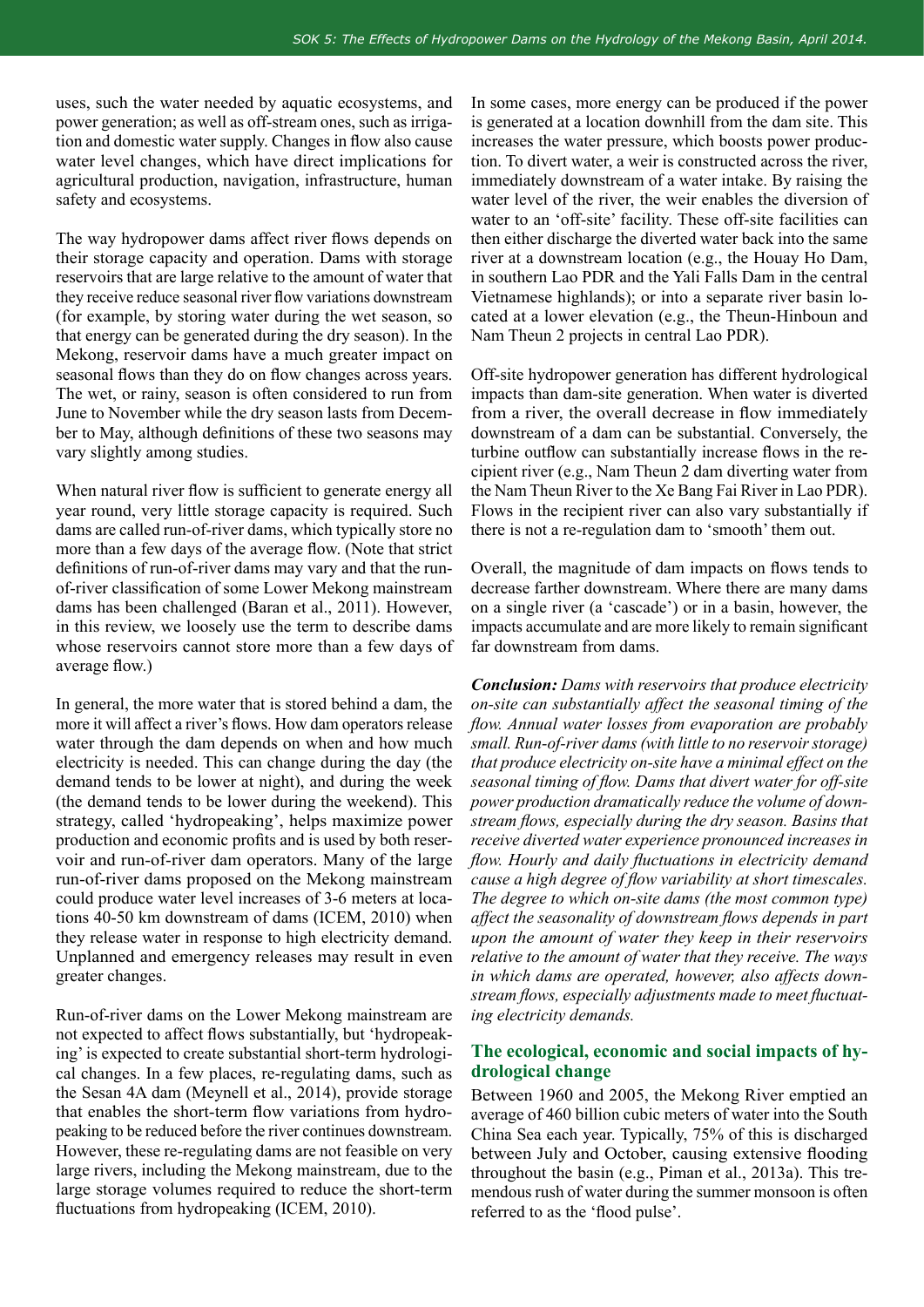Understanding how hydropower development changes these flows is important because many livelihoods based on fisheries and floodplain agriculture have adapted to their natural variations (Stone, 2011; Grumbine and Xu, 2011). While extreme floods threaten human safety, infrastructure, and crops, typical annual floods are beneficial for the fisheries and floodplain agricultural activities. The MRC (2010) has estimated that the average annual economic benefits of floods (US \$8-10 billion) are about 138 times greater than their average annual damage costs. In contrast, low-flow hazards, during both the dry and wet seasons, have received less attention than floods, even though droughts register greater economic losses in the basin (MRC, 2010).

The Mekong's fisheries provide a good example of how alterations to hydrology might affect ecology and livelihoods. Sverdrup-Jensen (2002) has suggested that there are seven variables that affect annual fish catches from the Mekong. Four of these are directly related to annual flood characteristics: flood level, duration, timing and regularity. Baran (2006) has argued that changes in dry season discharge will have the greatest impact on fisheries ecology, since the flows may no longer be low enough to trigger fish migration. Long-distance migratory fish species that will be impeded by the development of mainstream dams currently comprise 40% to 70% of the total fish catch in the Mekong basin (Dugan et al., 2010). If all of the proposed dams on the Lower Mekong mainstream are constructed, 55 percent of the river from Chiang Saen (Thailand) to Kratie (Cambodia) will be converted into reservoirs, which could have a profound effect on ecosystems (ICEM, 2010). In addition to the changes in flow that are subject of this review, the obstruction to upstream and downstream fish passage that dams create is considered one of the greatest threats of dam development. Pukinskis and Geheb (2012) provide a more comprehensive review of the potential impacts of dams on the fisheries of the Mekong.

Hydropower dams are also expected to have positive societal impacts, In particular, an increase in dry season flows that could increase the availability of water for off-stream water uses such as irrigation - and in-stream uses - such as navigation (Ringler et al., 2004; ICEM, 2010; Lacombe et al., 2014). In addition, the seasonal regulation of flow extremes enhances hydropower production opportunities downstream of dams, most notably along the Mekong mainstream downstream of the cascade of Chinese dams, also known as the Lancang Cascade.

The impacts of increased dry season flows are not, however, expected to be consistent across the agricultural sector. While increased dry season flows are expected to boost agricultural production for those able to invest in irrigation infrastructure, hydrological changes from upstream hydropower development may force farmers downstream to grow new varieties of rice in response to changes in flood duration (Fox and Wood, 2005). Land traditionally used for riverbank gardens during the dry season may become permanently inundated, including 54% of such gardens on the banks of the Mekong mainstream (ICEM, 2010). Increases in water level could reduce the pumping effort required for some irrigation pumping stations. Almost half of all existing and planned irrigation pump stations on the Mekong mainstream may, however, be negatively impacted by rising water levels upstream of dams that will require pumping stations to be relocated and resized, channel migration downstream of dams, and the need for more complicated controls for dealing with daily flow fluctuations (ICEM, 2010).

In contrast to on-site dams, off-stream production sites often have very small spillway release requirements in the source river (e.g., the Nam Song diversion dam and Nam Theun 2 dam, both in Lao PDR), which may reduce water supply to downstream communities (ADB, 2004) and alter the habitat of fish and other animals that live in the river. Conversely, communities in basins that receive water transferred from other basins for hydropower production (e.g., the Nam Hinboun and Xe Bang Fai basins in Lao PDR) may be especially vulnerable to increased flooding and permanent floodplain inundation (ADB, 2004). While higher water levels during the dry season will improve navigation, case studies from tributaries, including the Nam Song River (Neua, 2007; Miaillier, 2007) and Nam Hinboun River (Soutthisombat et al., 2011) suggest that unpredictable water level changes from hydropower diversions may cause losses of fishing gear and threaten human safety.

*Conclusion: Hydropower dams cause ecological, livelihood, economic and social impacts, especially with respect to agricultural and fishing livelihoods. Reduced wet season flows and increased dry season flows will potentially damage the river's ecological productivity and the livelihoods dependent on it. In contrast, increases in dry season flows from hydropower dam reservoirs provide opportunities for irrigation, navigation and hydropower development further downstream. In addition, on-site storage capacity provides flood protection for downstream communities during the wet season. The livelihood and hydrological impacts differ depending on whether or not dams produce power off-stream or on-site. More research on the ecological and livelihood impacts of hydrological alteration is needed.*

#### **What do we know about the hydrological effects of existing Mekong dams?**

Studies on the hydrological effects of dams in the Mekong basin can be split into those that focus on observed effects and those that simulate potential impacts using computer models. There are few opportunities to observe the hydrologic effects of dams because most dams in the basin have only recently been constructed, thus not offering sufficiently long flow records from pre- and post-dam periods. The dams under construction and operating along the tributaries of the Lower Mekong River (41 dams) and along the Chinese portion of the mainstream river (6 dams) have a combined storage capacity of 46 billion cubic meters (MRC, 2011), with roughly 23 billion cubic meters in each zone. The Lower Mekong Basin lies within the countries of Thailand, Lao PDR, Cambodia and Viet Nam, while the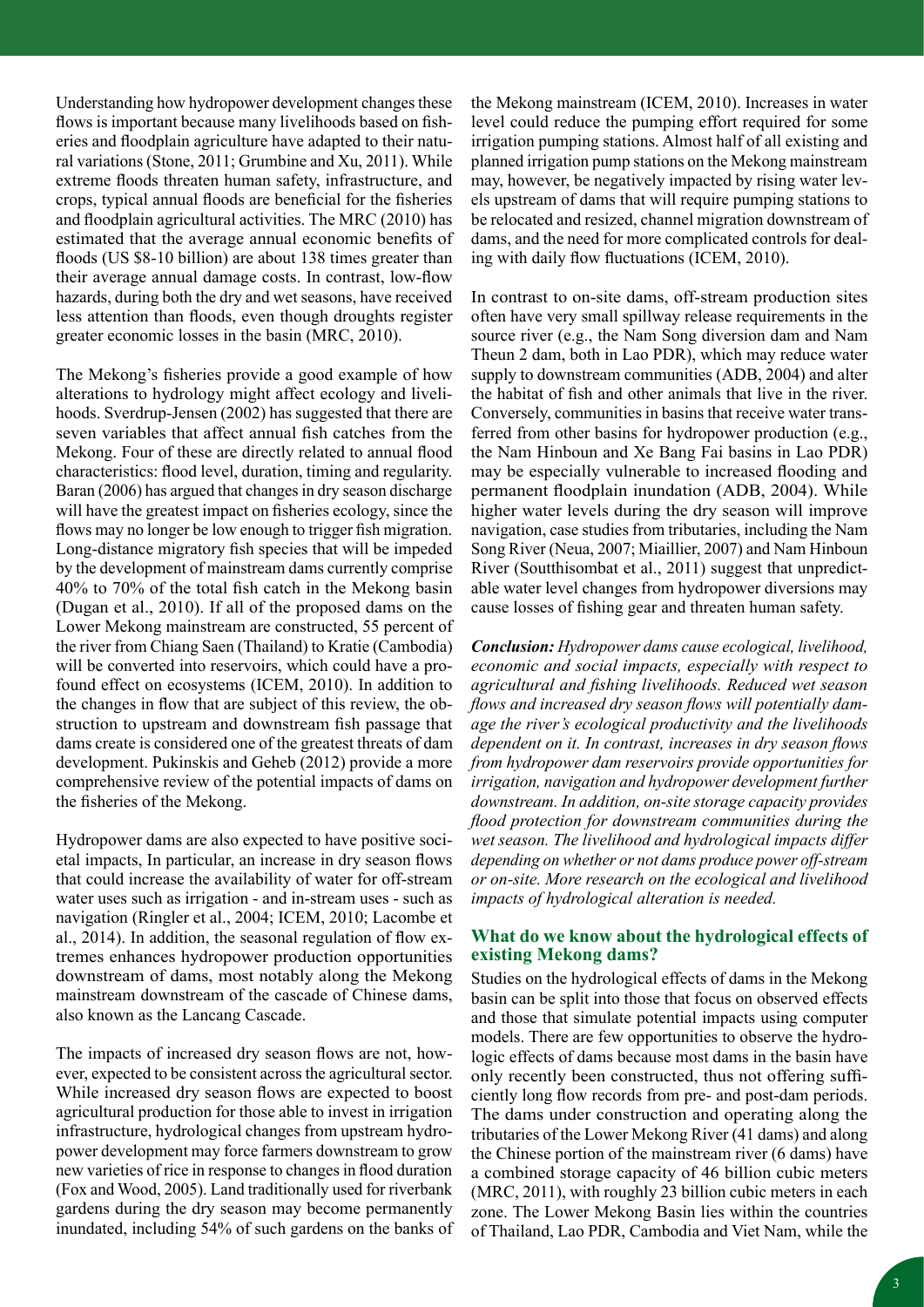Upper Mekong Basin is in China and Myanmar (e.g., MRC, 2005). Since there are no hydropower dams in Myanmar, we henceforth refer to the dams in the Upper Mekong Basin as the Chinese dams.

#### *Chinese Dams*

The hydrological effects of the Chinese dams on the Upper Mekong River have been evaluated in both scientific and popular media ever since the Manwan Dam was completed in 1993. Even though this dam, the first of a series of eight dams on the Upper Mekong (ICEM, 2010), has a small storage capacity (260 million cubic meters), its hydrological effects have generated considerable attention (e.g., Stone, 2010; Grumbine and Xu, 2011). Campbell (2007) observes that the media often attributed extremely low flows during the 2003-04 dry season to the Manwan and Dachaoshan dams (commissioned in 2003). Campbell and Manusthiparom (2004) showed that these extreme dry season flows were more severe in Cambodia than in Lao PDR or Thailand, and therefore attribute them to lower than normal rainfall in the Lower Mekong Basin rather than the Chinese dams.

The smaller dams built before Xiaowan have caused only limited hydrological effects since they were commissioned. Campbell (2007) found a statistically significant trend only in decreasing August flows at the Chiang Saen gauging station in northern Thailand, which is close to the Chinese border. Using data from three Chinese gauging stations, Li and He (2008) provide evidence of some dry season flow regulation at the Jiuzhou station downstream of the Manwan and Dachaoshan dams during the dry season and daily and hourly. Lu et al. (2014) also compared pre-dam (1960-1991) and postdam (1992-2010) flows at Chiang Saen. They observe that daily to monthly flows have become more variable during the dry season, possibly due to irregular water releases from Chinese dams. Like Campbell (2007), they observed a flow decrease in August likely caused by the filling of reservoirs in preparation for the subsequent dry season. They did, however, acknowledge that many other factors might have caused these trends, such as climate change, and stream gauging issues.

However, the hydrologic impacts of the Manwan Dam during its initial filling were more pronounced than those observed afterwards. The extremely low flows observed at Chiang Saen in 1992 have been ascribed to the filling of the Manwan Dam reservoir, even though there was an extreme basin-wide drought that same year (Lu and Siew, 2006; Lu et al., 2014).

To date, no peer-reviewed scientific studies have examined the hydrological effects of the recently commissioned Xiaowan (2010) and Nuozhadu (2014) Dams in spite of their extremely large storage capacity (9.9 billion cubic meters and 12.4 billion cubic meters, respectively - 95% of the 23.2 billion cubic meters of active storage capacity in the cascade) (Lu et al., 2014). Their hydrological effects on the Mekong River during their initial filling periods have not been examined in detail either, although Räsänen et al. (2012) report that the popular press speculated that the filling of the

Xiaowan Dam reservoir may have aggravated the low-flow conditions already present during a widespread regional drought in 2010. More studies are needed to verify the accuracy of simulations of the potential impacts of this dam cascade, which are discussed in more detail in the following section.

#### *Lower Mekong Basin dams*

There are few opportunities to measure the hydrological impacts of existing hydropower dams due to the absence of pre-dam data on flows, as well as short records following the construction of dams, many of which have been built within the last decade. The Nam Ngum 1 and Theun-Hinboun Dams, however, offer case studies that illustrate the broad range of downstream impacts from on-site and off-stream production schemes, respectively. Using flow records (1962- 2009) measured downstream of Nam Ngum 1 Dam, before and after the dam was completed in 1972, Lacombe et al. (2014) showed that current irrigation would compete with environmental flow (i.e. the amount of water needed to maintain the environment) requirements during dry years (i.e., years with less rainfall than normal) if this dam did not exist today. They found that reservoir releases from Nam Ngum 1 have increased dry season discharge by 23% in November, up to 347% in April. In contrast, peak flows in July, during the wet season, amount to 70% of the pre-dam flow due to the dam's large reservoir storage.

The Theun-Hinboun Hydropower Plant is an off-site hydroelectric plant. The facility diverts water from the Nam Theun River to the adjacent Nam Hinboun River, a separate tributary of the Mekong, through a tunnel that takes advantage of the steep elevation gradient between the two rivers to produce energy. The dam is supposed to allow a minimum of five cubic meters per second to continue down the Theun River. The original diversion tunnel to the off-stream power plant conveyed a flow of up to 110 cubic meters per second, and its capacity was doubled in 2012. During the wet season, there is sufficient excess flow to allow water to spill over the Theun-Hinboun dam. In the dry season, however, there is much less water in the Nam Theun River. This means that much of the dry season water is diverted to the Nam Hinboun River. This has negatively impacted the river's fishery. Low flows increase the water temperature and decrease the amount of dissolved oxygen in the water, both of which are harmful to fish (Warren, 1999). To mitigate impacts to the fishery, Warren (1999) recommended that the minimum flow requirement be doubled, which has not yet happened. Upstream of the Theun-Hinboun Dam is the Nam Theun 2 Dam, completed in 2010. This dam diverts water into the Xe Bang Fai River. To compensate for the reduced amount of water reaching the Theun-Hinboun water intake, the Theun-Hinboun Power Company (THPC) has constructed the Nam Gnouang Reservoir on a tributary of the Nam Theun, to regulate water supplied to the Theun-Hinboun Dam (Reis et al., 2014).

The effects of hydropower diversions on the fisheries of downstream reaches have also been documented in north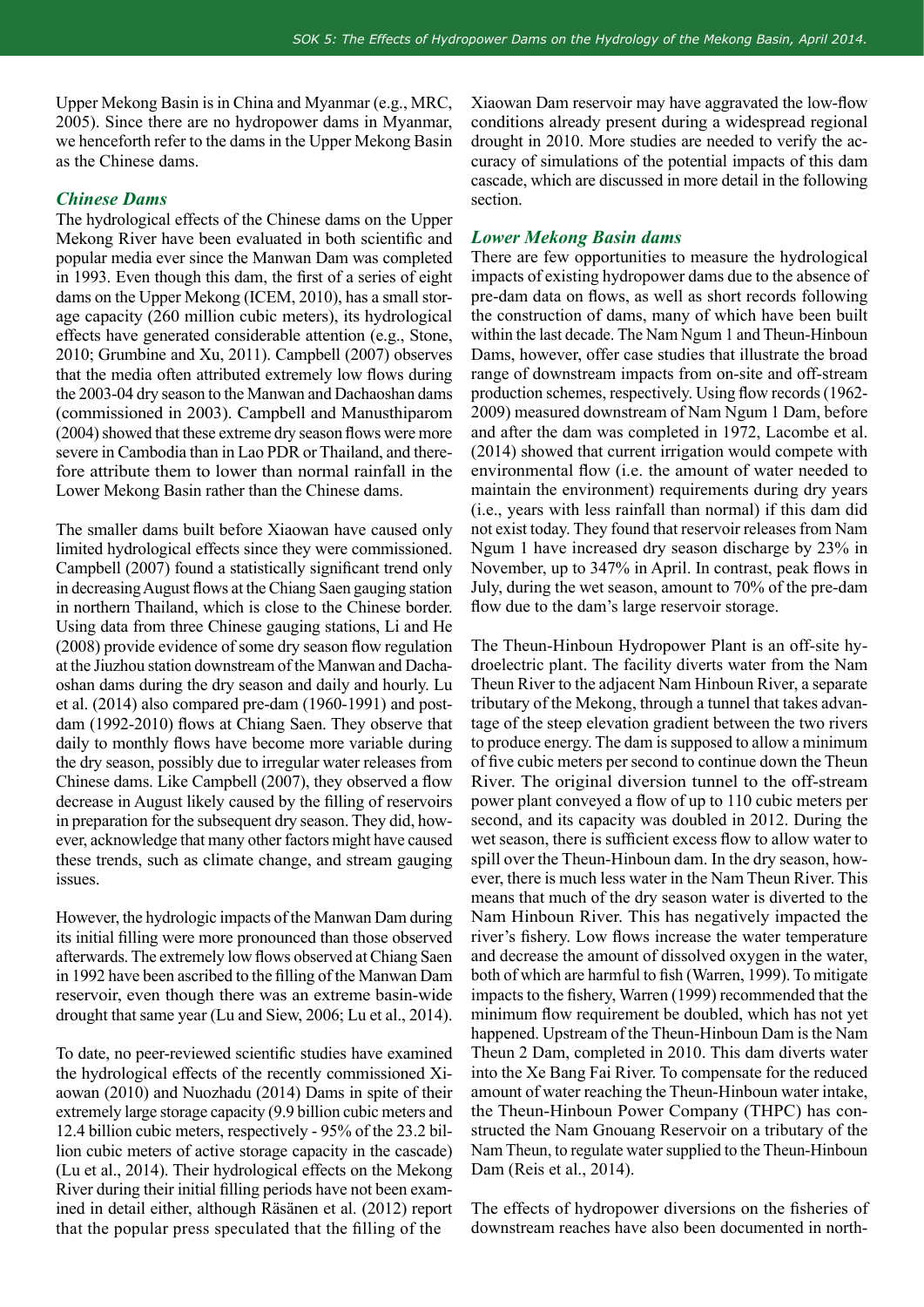central Lao PDR. From 1984 to 1994, the Nam Ngum 1 Dam reservoir failed to reach its full supply level. A canal was therefore built to divert water away from the nearby Nam Song River into the Nam Ngum 1 Reservoir. Miaillier (2007) reports that this diversion reduced the Nam Song River's dry season discharge from ten to two cubic meters per second, severely harming wild capture fish production for more than one thousand families (Neua, 2007).

In contrast to communities downstream of diversions, residents along the Nam Hinboun and Xe Bang Fai rivers must adapt to increased flows as a result of water being transferred into these rivers from the Nam Theun River, especially in the dry season (Soutthisombat et al., 2011; Sioudom et al., 2013). A basin-wide evaluation of hydropower diversions has not been conducted.

Very few studies have explored water loss through evaporation from reservoirs. One study (Banafa, 2012) found that the annual evaporation from the Nam Theun 2 Reservoir comprised just 3.6% of its annual inflow.

Finally, the hydrological effects of the construction and initial filling of reservoirs in the Lower Mekong Basin should not be neglected. According to King et al. (2007), the lack of regulation of reservoir filling rates can seriously damage downstream livelihoods and ecosystems. For instance, no water was released downstream from the Nam Lik 1 & 2 project (a single dam) in Lao PDR during its construction in 2010 (Baran et al., 2011). Wyatt and Baird (2007) reported extensive hydrological impacts during the construction of the Yali Falls Dam on the Sesan River in Viet Nam between 1993 and 2001, including an unusually large flood due to the failure of a temporary diversion dam in 1996. Lerner (2003) reported that downstream villagers provided testimony of the deaths of 39 people, who had drowned due to unpredictable water level changes from irregular hydropower releases following the filling of the dam's reservoir in 1998.

*Conclusion: When energy is produced at dam sites with significant storage reservoirs, the main hydrological impacts are increased dry season flows and decreased wet season flows. When water is diverted for off-stream energy production, however, the flow downstream of the dam decreases substantially. In contrast, when water is diverted to other rivers, these must cope with increased average flow. A few case studies in both the Upper Mekong mainstream and Lower Mekong basin tributaries demonstrate that the initial filling of reservoirs following the construction of dams can also reduce downstream flows significantly or create unexpected floods if temporary diversion dams fail during the construction period. No known studies, however, have compared the assumed and observed operating rules for particular dams, because this information is not generally available.*

*Only a few English-language studies have evaluated the hydrological effects of the cascade of Chinese dams on the* 

*Mekong mainstream (a.k.a. the Lancang cascade) using actual flow records. These studies focus on the smaller dams, and have yet to consider the two largest dams, Xiaowan and Nuozhadu, both of which have been commissioned within the last five years. The effects of the smaller dams on the seasonality of the flow have been shown to be fairly small at the Chiang Saen gauging station on the Mekong River in northern Thailand. Studies have also observed an increase of daily flow variability during the dry season due to irregular releases, and a decrease of daily flow variability during the wet season due to the flow regulation.* 

*Relatively few studies have observed the hydrological effects of dams on Lower Mekong Basin tributaries. As with the dams on the mainstream Mekong in China, Lower Mekong Basin tributary dams with large storage reservoirs (e.g., Nam Ngum 1 Dam in Lao PDR) substantially increase dry season flows and moderately reduce wet season ones. While most dams in the Lower Mekong Basin generate power onsite or at powerhouses immediately downstream, there are some dams used to divert water to power generation sites in other watersheds. In these cases, the flow in rivers from which water is diverted may be depleted substantially, especially during the dry season. But the flow in rivers that receive the diverted water may be augmented dramatically.* 

#### **What will be the hydrological effects of future dams?**

Many studies on the projected impacts of hydropower dams have been conducted. These studies are based largely on work done with hydrological models. Some of these studies assume that other influences on the basin's hydrology, such as climate, water demand and land cover, do not change along with over time. Other studies have explicitly addressed the role that hydropower development could play in mitigating or exacerbating these other hydrological changes. Estimates of future active storage in hydropower reservoirs in the Mekong Basin range from 76 billion cubic meters in 2030 (Hoanh et al., 2010) to between 99 billion cubic meters (Kummu et al., 2010) and 107 billion cubic meters (MRC, 2011) if all proposed dams, including ones without projected commissioning dates, are built. These three potential storage volumes amount to 17%, 21%, and 23% of the Mekong River's mean annual flow (460 billion cubic meters). For comparison, the total storage in the basin in 2008 was just 8.6 billion cubic meters (Kummu et al., 2010), less than 2% of the Mekong's mean annual flow.

#### *Chinese dam studies*

The Chinese dams have generated much attention from hydrologists attempting to predict future hydrological changes in the Mekong Basin (e.g., Campbell, 2007; Stone, 2010). A key issue addressed in these studies is how these dams may increase dry season flows, and reduce wet season flows while they fill up their reservoirs. Chapman and He (1996), for example, have estimated that 20% of wet season flows from China will be stored. They also predict that dry season flows at the China-Lao border will increase by 40% following the construction of the Xiaowan Dam, and by 170% following the commissioning of the Nuozhadu Dam.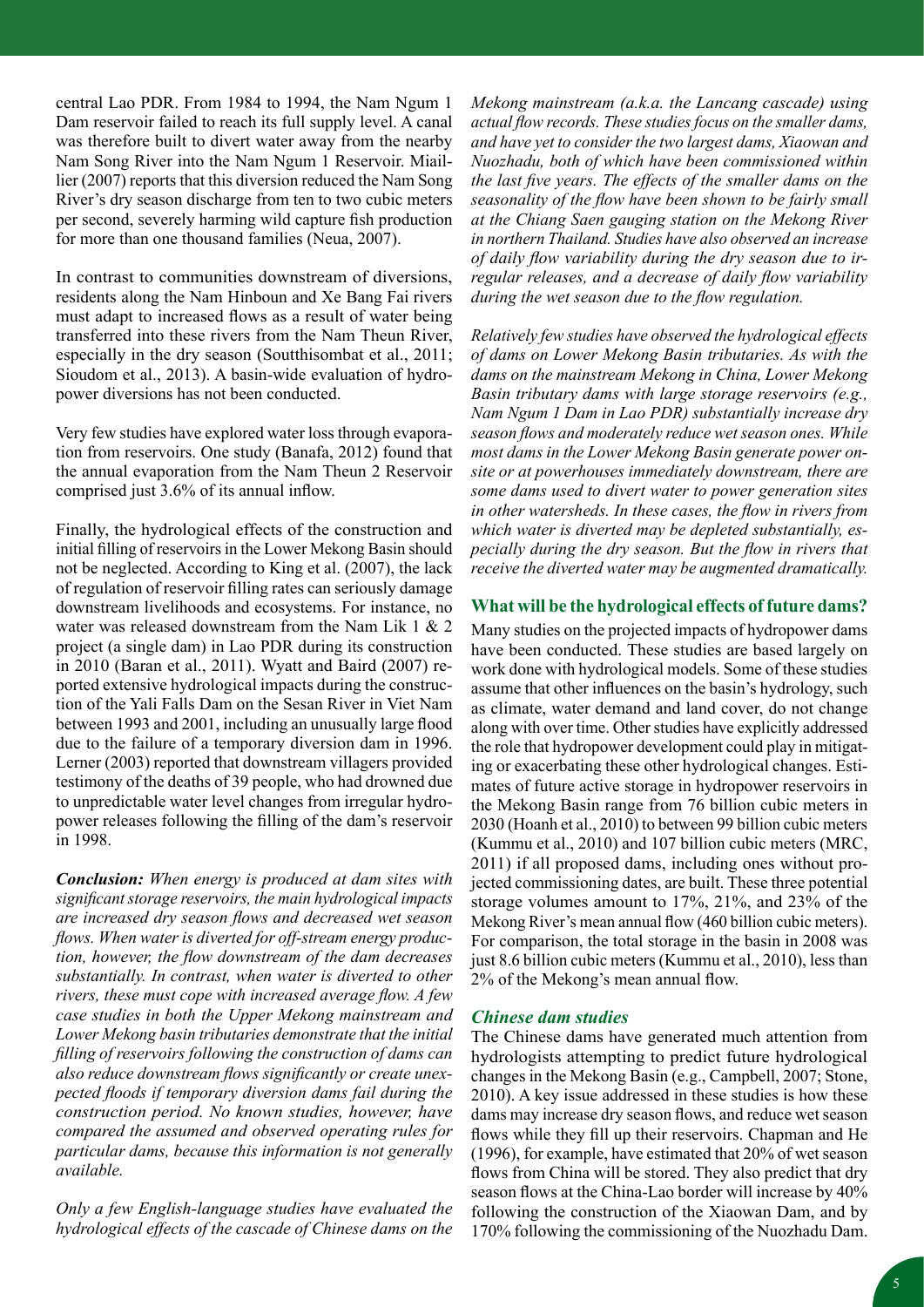(No assessments have been conducted to verify these estimates since both of these dams have only been commissioned in the last few years.) Adamson (2001) examined how these two Chinese dams will impact downstream hydrology. He predicted that the difference in flows between wet and dry seasons will be reduced and that the start of the flood season will be delayed by one month. He also found that reallocating 20% of the wet season discharge in the upper Mekong to the dry season would increase average dry season (Dec-May) flows at Chiang Saen by 74%. In addition, he noted that this re-allocation raises the dry season discharge at Kratie (in Cambodia) in March by 50%. At this time of the year, snowmelt from China comprises a much larger proportion of the discharge in the Mekong mainstream. This reallocation between wet and dry seasons would be much milder in the Lower Mekong floodplains during the wet season, however, because so much water is coming in from Lower Mekong tributaries at this time.

As with other studies, the World Bank (2004) predicted that the Chinese dams will increase dry season flows. This increase in dry season flows is important throughout the Lower Mekong mainstream since snowmelt from China produces a disproportionate amount of the total river flow during the dry season. Almost 30 percent of the dry season flow as far downstream as Kratie, Cambodia (just upstream of the delta) originates from China, which contains only 16 percent of the river's drainage area (MRC, 2005). Hoanh et al. (2010) estimated that the dry season discharge will increase by 60% and the wet season discharge will fall by 17%. Räsänen et al. (2012) estimated that the dry season discharge increases by 90% at Chiang Saen, while the wet season discharge decreases by 22%. Their results are similar to those of Adamson et al. (2001) and Hoanh et al. (2010) despite differences in methods between the studies. Räsänen et al. (2012) also predicted a reduction in daily flows during the wet season due to seasonal reservoir re-filling. They also note that more studies are needed on the increased variation in flows due to irregular water releases from dams as well as exceptional dam operations, such as emergency spills.

Some hydropower impact studies have also examined the effects of dams on extreme floods. The World Bank (2004) detected only a small reduction in the water level of the Mekong Delta during extreme floods since the cascade reduces wet season flows much more during dry years than wet ones. Similarly, Piman et al. (2013b) note that hydropower development – in both China and the Lower Mekong Basin - will not reduce the level of flooding throughout the Lower Mekong Basin by more than one percent during a representative wet year (2000). Detecting the future effects of hydropower on flooding in the basin will not be clear-cut due to the complicating effects of other ongoing environmental changes, including climate and land cover.

#### *Tributary hydropower in the Lower Mekong basin*

The potential hydrological effects of tributary dams have also been assessed for the Mekong, most notably the Sekong, Sesan and Srepok (3S) Rivers. Some 20% of the Mekong's annual flows come through this tributary basin. Piman et al. (2013a) found that seasonal flow changes produced by existing dams or dams under construction (19 dams in total) are minor in the upper 3S basin, mainly because these dams are small run-of-river dams situated on small tributaries. Yet, 23 additional hydropower projects are proposed, including nine hydropower dams on the main tributaries with substantial reservoir storage. When these projects are also considered, the dry season flows will increase by 63% and the wet season flows will decline by 22%.

Thus, the effects of these tributary dams could be similar to those of Chinese dams. Most importantly, tributary dams are likely to affect the seasonal distribution of flow in the Mekong mainstream much more substantially than the cumulative effects of the twelve run-of-river dams that have been proposed on it (MRC, 2011; Piman et al., 2013b).

The ADB (2004) assessed the Nam Theun 2 project in Lao PDR (12% of the entire Mekong Basin's reservoir storage in 2010), which diverts flow from the Nam Theun River to the Xe Bang Fai River. Discharges from the Nam Theun 2 power plant are expected to double the dry season flows of the Xe Bang Fai, and to increase its wet season flows by 10% (ADB, 2004). The impacts of this transfer will largely be confined to the Xe Bang Fai, as the average annual flow in the Mekong just upstream of its confluence with the Xe Bang Fai is expected to decrease by only 4%. In contrast, Vattenfall Consultants (2008) predicted that the recently constructed Nam Ngum 3 Dam (upstream of Nam Ngum 1) will further reduce seasonal flow extremes downstream of the site where its off-site generation plant discharges water back into the Nam Ngum River 15 kilometers below the dam, although it may also increase flood flows due to emergency releases of water from the dam.

The Tonle Sap Lake ecosystem is very sensitive to changes in the magnitude and timing of seasonal water level changes, following upstream hydropower development (e.g., Lamberts, 2008; Arias et al., 2014a). The maximum and minimum areas of Tonle Sap Lake are expected to decrease and increase during the wet season and the dry season, respectively. Most studies predict that the annual flood will commence one to two weeks later than normal (World Bank, 2004; Baran et al., 2007; Kummu and Sarkkula, 2008), although MRC et al. (2011) predicted that the Tonle Sap flow reversal will begin three days earlier than normal. The discrepancy between these studies has not been addressed.

Baran et al. (2007), Arias et al. (2012), Piman et al. (2013b) and Arias et al. (2014a) all agree that the greatest hydrological impacts to Tonle Sap Lake will be during dry years. While studies generally predict seasonal water level changes of less than one meter, the Tonle Sap Lake ecosystem is very sensitive to small changes in water level (e.g., Lamberts, 2008; Arias et al., 2014b). Overall, 53.5% of the lake's total inflow comes from the Mekong River (mainly via the Tonle Sap River), 34% comes from rivers within the lake's catchment, and the remaining 12.5% comes from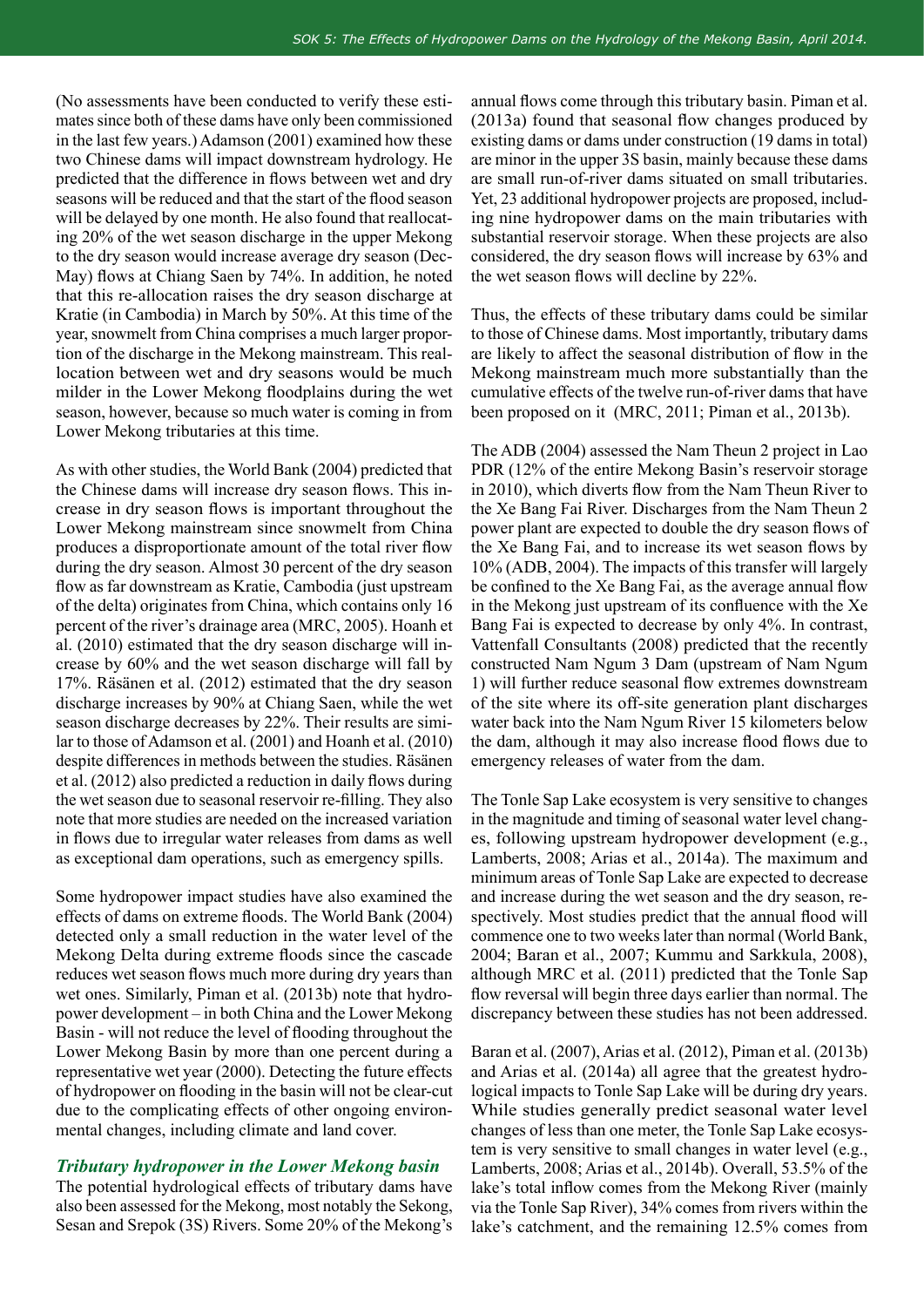direct rainfall onto the lake's surface (Kummu et al., 2013). The effects of tributary dam development on Tonle Sap Lake have also been investigated. Arias et al. (2014b) estimated that 42 new dams in the 3S basin could increase the minimum annual water levels of Tonle Sap Lake by 25-35 centimeters. While these changes in the water level of Tonle Sap Lake may seem modest, they may possibly inhibit tree germination and fish migration in the future (Arias et al., 2014b).

Baran et al. (2007) also found that proposed hydropower and irrigation reservoirs in the Tonle Sap catchment (with a total storage capacity equal to approximately 10% of the total amount of water that flows into the lake) will reduce seasonal lake level extremes. Thus, the potential impact of these Tonle Sap tributary reservoirs alone on the seasonal lake levels is much less than that of hydropower regulation further upstream in the Mekong Basin. However, the additional regulation of flow on these tributaries for hydropower or irrigation purposes could further reduce the seasonal variation in lake levels upon which ecosystems and livelihoods have come to depend.

#### *Mekong Delta*

As one moves downstream toward the Mekong Delta, it becomes increasingly difficult to distinguish the effects of upstream water infrastructure development (mainly hydropower and irrigation), climate variability and land-use change on water level variability. This is further compounded by sea level rise (Västilä et al., 2010), and local flood control, irrigation and navigation infrastructure (Le et al., 2007).

Hoa et al. (2008) argue that the maximum water levels of the two main channels in the delta will not be significantly affected by upstream development of water infrastructure. They do find, however, that there will be large increases in water levels in secondary channels, on which embankments and other flood control infrastructure have been recently constructed. While local flood infrastructure benefits some areas and livelihoods, it also increases the duration of flooding and elevates the maximum water level in areas that remain unprotected, which can be harmful to agriculture and compromise human safety (Le et al., 2007; Hoa et al., 2008).

Sea level rise is expected to be the main cause of increased flooding in the delta in the 21st century (MRC, 2010), as the one-meter increase that Carew-Reid (2007) predicted would inundate 30% of the Vietnamese portion of the delta. The effects of sea-level rise diminish as one travels upstream (Västilä et al., 2010) and is expected to be insignificant on the Cambodian floodplain just upstream of the Cambodia/ Viet Nam border. No known study has compared the relative effects of sea level rise and embankments on observed or simulated rising water level trends in secondary channels, in spite of the dense population and intense agricultural development of the delta region.

Upstream hydropower development could possibly alleviate the saline intrusion that confines agriculture to a small fraction of the delta by increasing flows during the dry season (e.g., Hoanh et al., 2010; Piman et al., 2013b). In addition, increases in dry season flow could alleviate pollution from acidic groundwater that inhibits dry season agriculture in many areas (Hoa et al., 2008).

#### *Dams and natural disasters*

Many models assume that dams will employ relatively simple operating rules that aim to optimize electricity production. Profit maximization, flood control or dam safety objectives are generally not considered in these models. Furthermore, the extent to which reservoir operators adhere to their stated rules is uncertain. Only a few studies (e.g., Lacombe et al., 2014) have compared observed outflows from existing dams with simulated ones to assess the quality of the assumptions on which models are based.

In some cases, it is even possible for dam operators to increase the magnitude of floods if large emergency releases are made in response to concerns about the safety of dams from expected inflows or when operators of different reservoirs do not coordinate their releases in anticipation of floods. The likelihood of dam failure from extreme floods or other natural hazards, such as earthquakes, has not been estimated. Ketelsen et al. (2014) estimated extreme floods at 67 dams in the Lower Mekong Basin and compared them to their reservoir volumes reserved for emergency flood storage and spillway outflow capacity. They found that 40 percent of the 67 dams were not designed to accommodate a flood expected to take place once in every one hundred years on average, although the potential impacts of the failure of these dams vary widely. The maintenance of high reservoir water levels for power generation during the wet season also limits the amount of reservoir storage available for detaining floods. Meanwhile, Pailopee (2014) determined that 14 out of 19 dams on the Mekong mainstream (8 in the Lancang Cascade and 11 on the lower Mekong mainstream) are located within an earthquake source zone.

*Conclusion: Studies predict that dams with reservoirs in the Lancang Cascade and Lower Mekong Basin tributaries will reduce the magnitude of wet season flows and increase the magnitude of dry season flows substantially. Lower Mekong mainstream dams are less likely to alter the distribution of flow between the wet and dry seasons than the dams in China and on Lower Mekong tributaries because they are largely run-of-river dams and only retain a very small proportion of the water that flows to them. They are expected, however, to create substantial changes in flow and water level at an hourly to daily time scale. Lower Mekong tributary hydropower projects include multi-basin diversion schemes, such as the Nam Theun 2 project, which are expected to reduce the flow downstream of dams and increase it in rivers receiving hydropower plant discharges substantially. The cumulative hydrological effects of tributary reservoir storage have begun to be investigated. Reservoir storage in the 3S basin is expected to have an effect on the seasonal distribution of flow in the Lower Mekong floodplains in Cambodia and Viet Nam comparable to that*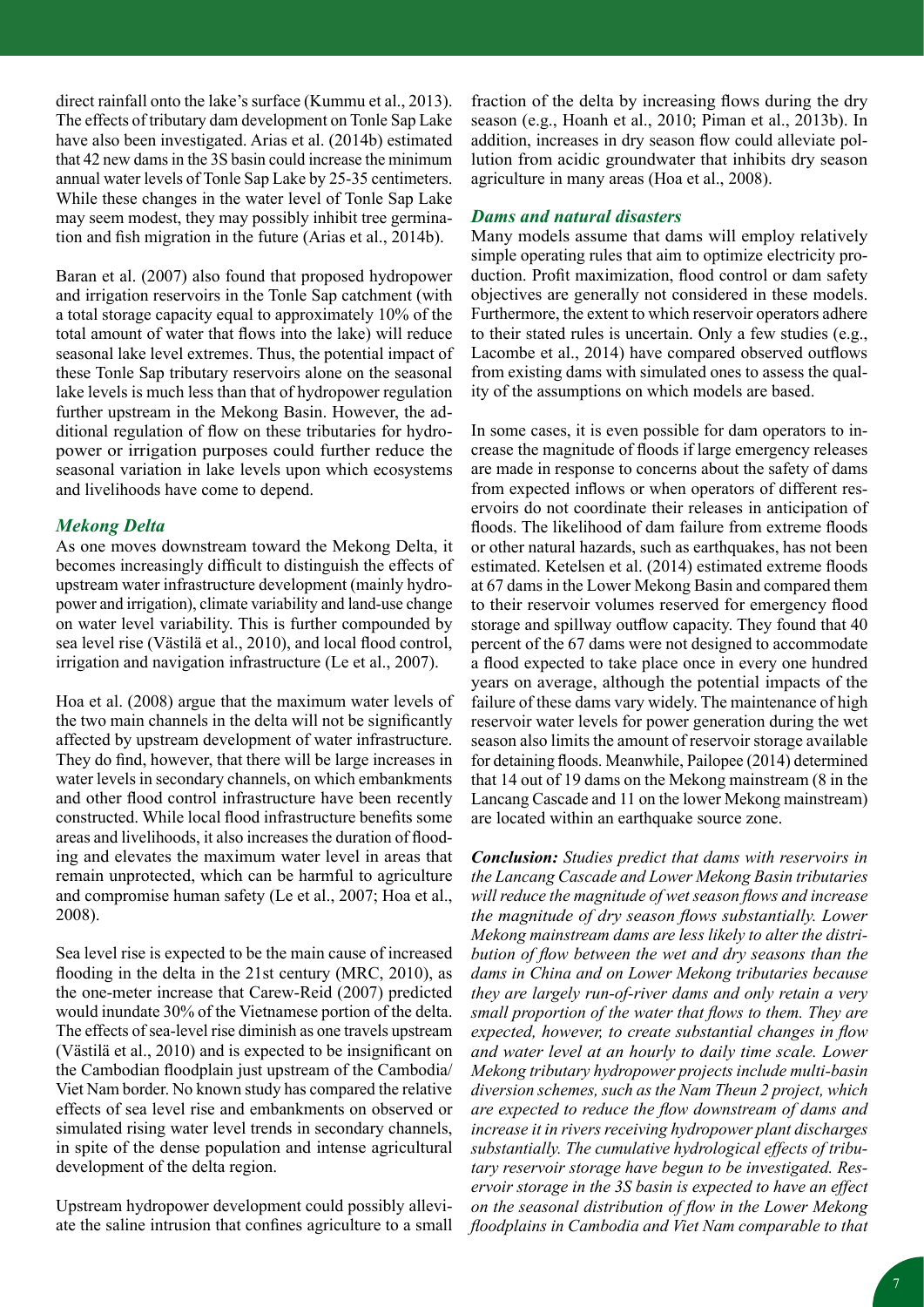*of the Chinese dams. Upstream hydropower development is expected to reduce the seasonal water level fluctuations of Tonle Sap Lake upon which many ecosystems and livelihoods depend. In the Mekong Delta, it is difficult to assess the impacts of hydropower development alone because sea level rise and changes in water level from flood control and navigation infrastructure complicate the picture. Future studies must also consider other operator objectives, including profit maximization and flood control, as well as the management of dams during flood events when the failure of dams is of concern.* 

#### **Will other ongoing environmental changes mitigate or exacerbate the effects of dams on river hydrology?** *Climate*

Climate change is another source of future hydrological uncertainty in the Mekong. Several studies have explored this issue using General Circulation Models (GCMs), which are physics-based models of the large-scale circulation of the earth's atmosphere and oceans. They are very important to climate change discussions and efforts to predict what will happen in the future. In the Mekong, the most comprehensive of these studies reveal that (a) climate change will cause significant hydrological changes; (b) researchers in this field do not necessarily agree about what the direction (increase or decrease) and magnitude of these changes will be; and (c) in spite of this uncertainty, the magnitude of climate-induced changes will probably be less than those created by hydropower development, especially during the dry season.

Kingston et al. (2011) use the outputs from seven different GCM models to consider the impact of an average global temperature increase of 2.0 °C on the hydrology at Pakse, Lao PDR along the Mekong mainstream. They found uncertainty in both the direction and magnitude of change in annual low flows (-18.1% to 6.3%), mean flows (-17.8% to 6.5%) and high flows (-16.2% to 8.0%). These wide ranges arise because of uncertainty around future precipitation upstream of Pakse. But all the models predicted that increased surface temperatures will increase potential evapotranspiration rates.

Kingston et al. (2011) predict that the snowmelt season will come earlier, which will increase April-May flow in the upper Mekong basin and reduce the flow in July and August. Cook et al. (2012) showed that three GCMs predict decreases in the March-May snow cover in the upper basin ranging from 20-50%. In contrast, Hoanh et al. (2010) used a different GCM to show that the average snow depth will increase by 62-72%, which will, in turn, increase the snowmelt contribution to flows at the China-Lao PDR border from 5.5-8%. Finally, the contribution of melting of glaciers and permafrost to these changes is expected to be minimal given their small extent in the upper Mekong (Eastham et al., 2008; Hoanh et al., 2010).

Lauri et al. (2012) route the flow predictions from ten climate change scenarios through 126 hydropower dams (116

tributary dams and 10 mainstream dams) to predict the combined hydrological effects of climate change and hydropower development during a period running from 2032 to 2042. At the China – Lao PDR border, wet season flows may decline from 4% to 29% whereas dry season flows are expected to increase between 42% and 70%. (Changes from hydropower reservoirs alone are expected to reduce wet season flows by 17% and increase dry season flows by 65%.) At Kratie, wet season flows may change from -21% to 4% (eight out of ten model runs predict decreases) relative to a 1982-1992 baseline period, while dry season flows are expected to increase between 55% and 79%. (Changes from hydropower alone are predicted to reduce the wet season discharge by 10% and increase the dry season discharge by 68%). These results demonstrate that climate change creates a small amount of uncertainty around the effects of hydropower-induced alteration, especially during the dry season. At both stations, the greatest increases in flow take place toward the end of the dry season, in part due to a shift to an earlier snowmelt season in China. This increase is not, however, substantial enough to eliminate the delayed onset of the flood season that the filling of hydropower reservoirs causes. Finally, one should note that hydropower has the potential to mitigate the increases in wet season flows that some GCMs predict, as they expect the annual five-day maximum flow to change from -15% to 7%.

Lauri et al. (2012) also compared river flow at Kratie between a baseline period prior to the construction of Manwan Dam in China (1982-1992), and a future period (2032-2042), when hydropower development is expected to be largely complete. They found changes in wet season flow ranging from -11% to 15% and from -10% to 13% in the dry season, depending on the GCM used. Flood peaks are expected to increase by between 0 to 20%, while the wet season flow from June to December is expected to change from -17 to 7%. As with Kingston et al. (2011), they also attributed the ambiguous results primarily to the uncertainty about future precipitation changes.

Västilä et al. (2010) explored the combined effects of climateinduced flow changes in the Mekong River and sea level rise on the discharge and water levels of the Lower Mekong floodplains, including the Vietnamese Mekong Delta, the Cambodian floodplains and the Tonle Sap Lake. Using a single GCM to evaluate changes between 2010 and 2049, they found that the average and maximum water levels, along with the flood duration, will increase due to increases in sea level and precipitation. During the dry season, both sea level rise and increases in Mekong River flow from upstream hydropower production will raise the water level. Sea level rise in the near future will mainly affect the water level in the Vietnamese Delta during dry to average years and will not significantly affect the water level of the Cambodian floodplain or the Tonle Sap Lake.

Arias et al. (2012) and Arias et al. (2014a) have estimated the combined hydropower and climate change impacts to the hydrology and ecology of the Tonle Sap Lake using the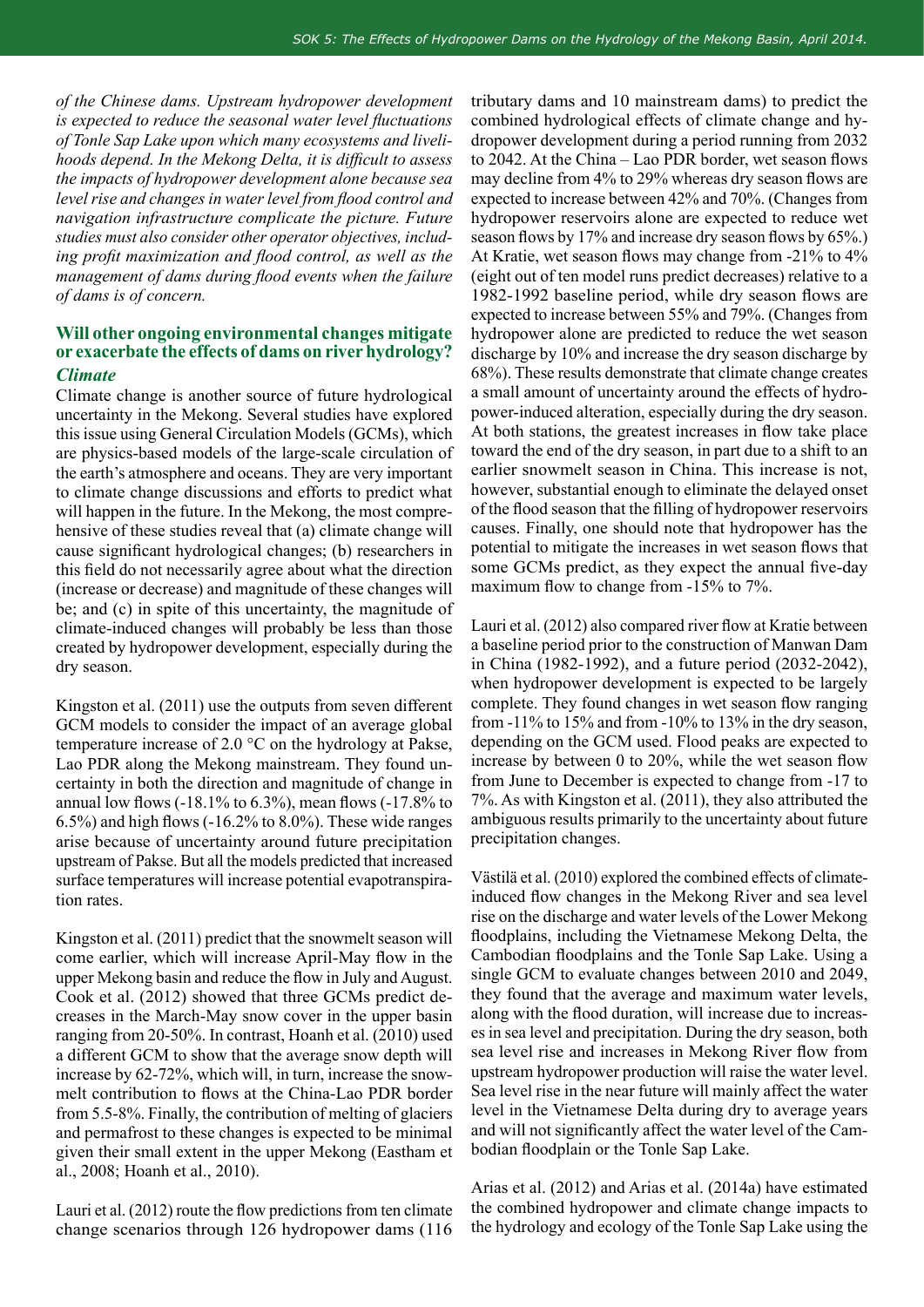same ten GCM runs as Lauri et al. (2012). Both studies predict that hydropower will reduce water levels during the wet season and increase them during the dry season. Arias et al. (2014a) show that hydropower development may aggravate the changes in habitat that climate change is expected to cause, most notably expanding the areas of open water (32-38%) and rainfed/irrigation rice (11-21%) while drastically reducing the extent of riverside forests (13-67%) and other seasonally flooded habitats. The ranges of uncertainty reported stems from the uncertainty of GCM model outputs. This wide range of uncertainty shows that long-term basin management decisions must take a wide variety of potential future conditions into account.

There are also a few prominent cumulative impacts studies that have used just a single GCM. Hoanh et al. (2010) simulated the cumulative impacts of hydropower development, climate change and irrigation development. Considering two global greenhouse gas emissions scenarios, they found that dry season discharge may increase by 40-60%, while the wet season discharge will increase between 3-13%. On average, flows on the Mekong will increase by between 2-12%, depending on location. They predicted that increases to average dry season discharge will reduce the area of saline intrusion in the delta by about 14%. Dry season discharge is not, however, consistent from year to year, which may make the extent of saline intrusion of surface waters greater during years with lower than normal dry season flows. Reduced maximum water levels in the Tonle Sap Lake will also reduce its outflow to the delta. Finally, they stress that hydropower reservoirs do not have the storage capacity to mitigate flood increases that may happen under climate change, as they would reduce the seasonally flooded area in the Lower Mekong Basin by less than 1%.

In related analyses, MRC (2011) and Piman et al. (2013b) simulated hydrological changes in the Mekong basin from hydropower, climate and irrigation development. Assuming that there will be 47 hydropower dams distributed throughout the basin, and an additional 3.4 million hectares of land will be irrigated, they predict that average dry season flows at Vientiane will increase by 41%, and average wet season discharge will decrease by 10%. The magnitude of these impacts will decrease downstream from Vientiane because the tributaries that contribute to the flow of the Mekong downstream from Vientiane are expected to collectively regulate a lower percentage of their flow than the Chinese dams are.

These models also predict that the river's flooded area will decline by 6.6% by 2030. However, in 'wet years' (i.e., years with unusually high rainfall), the flooded area will decline by no more than 1%.

Work from the related MRC (2011) and Piman (2013b) studies also suggests that the area affected by saline intrusion in the Mekong Delta will increase by 15% by 2030, but only by an additional 3% further into the future. Increased dry season flows may cause a short-term increase in agricultural production in the delta, but sea level rise is expected to nearly negate this increase by 2030 (MRC, 2011).

Now that the Xiaowan and Nuozhadu Dams have been commissioned, it is expected that hydrological changes from hydropower development will be smaller and will occur at a slower rate (MRC, 2011). A major reason for this is that increases in dry season irrigation are expected to nearly compensate for increases in dry season discharge from new hydropower dams, as the increase in reservoir storage after 2015 is expected to be smaller. These results, as well as those from World Bank (2004) and Hoanh et al. (2010), demonstrate the importance of including future changes in irrigation when projecting long-term impacts of hydropower production. For example, ADB (2004) and Lauri et al. (2012) have predicted that dry season discharges in the Mekong mainstream in 2032-42 will be as much as 70% higher than the ones observed during a 1982-92 baseline period, which precedes the construction of dams on the upper Mekong River. In contrast, the studies that do account for increases in irrigation estimate dry season increases of just 30% to 40% when the effects of hydropower dams are assessed using previously observed discharges.

#### *Water demand*

Population growth in the basin will increase the demand for food and, consequently, for irrigated agriculture. Pech and Sunada (2008) estimated that there will be 115-145 million people in the basin by 2050. Barker and Molle (2004) stated that only 2.9% of the basin's land was irrigated in 2002 while Ringler et al. (2004) reported that just 7-10% of the cultivated land in the Lower Mekong basin was irrigated in 1996. Meanwhile, Haddeland et al. (2006) estimated that just 2.3% of average annual flow is used for irrigation, which is low relative to the rest of South and Southeast Asia. Estimating the volume of water withdrawn for irrigation in the Mekong basin is especially challenging, not only due to the lack of data in some places but also because of problems defining which irrigation actually means. For instance, Ringler et al. (2004) distinguished between statistics of equipped irrigated area reported in some previous studies with the gross water-managed area, which includes partial control irrigation, dry- and wetseason supplementary irrigation, as well as flood recession and floating rice production.

Lower Mekong countries plan to increase irrigated area from 6.6 million ha in 2010 to 9.7 million ha in 2030, including an increase in dry season irrigation from 1.2 to 1.8 million ha (MRC, 2011). Hoanh et al. (2010) estimated that the total irrigated area will rise to 8.2 million ha by the same year. MRC (2005) highlights the irrigation potential for Lao PDR and Cambodia, who have far less irrigation infrastructure than northeastern Thailand.

Since Thailand already has the most installed irrigation infrastructure and limited water resources in its northeastern region, an increasing volume of water could be diverted to northeastern Thailand to boost agricultural production (e.g.,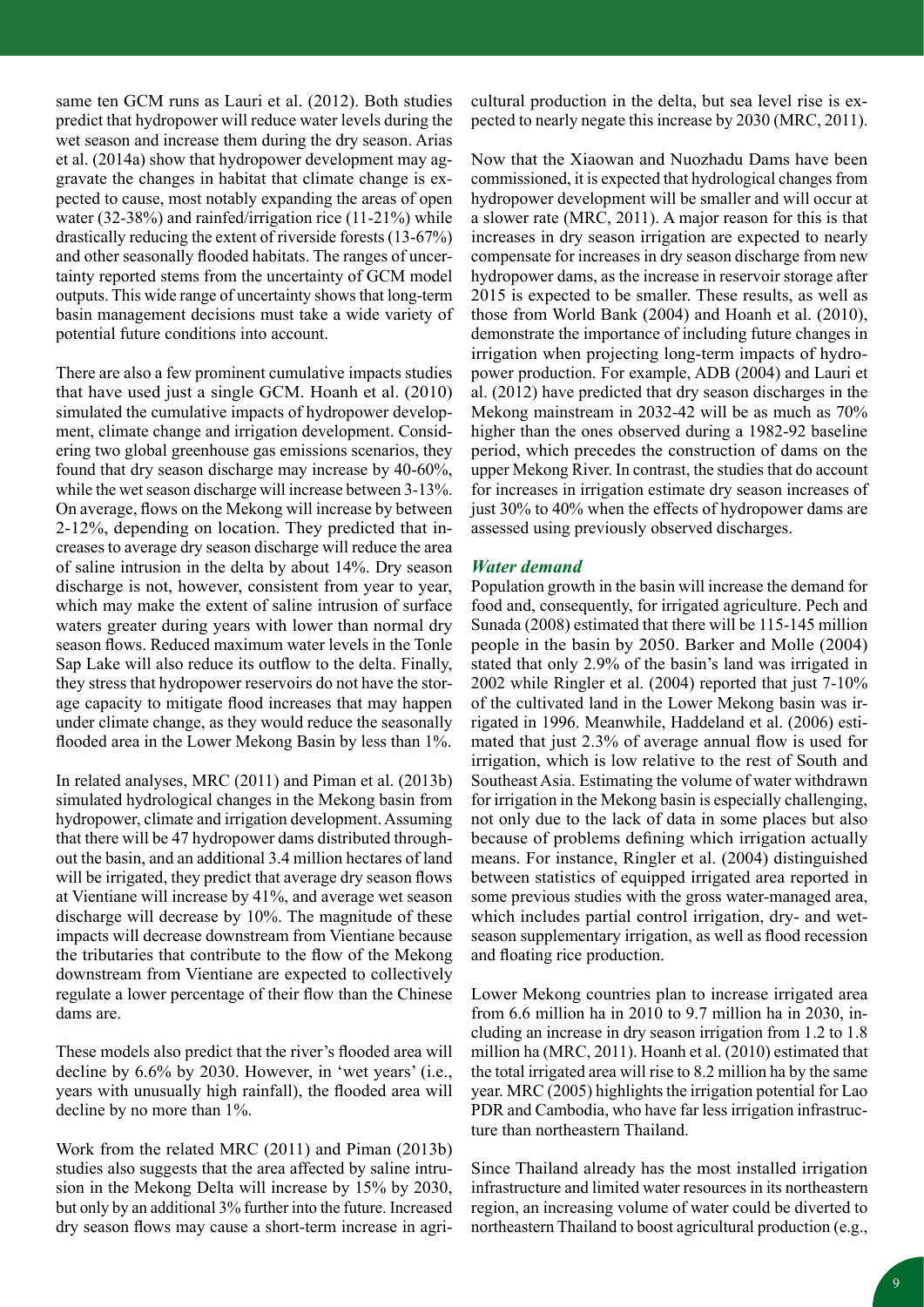Molle and Floch, 2008; Sanyu Consultants, 2004). Much of the region's anticipated growth in irrigated agriculture is expected to take place in Lao PDR and Cambodia (ICEM, 2010), some of which is being targeted for international export markets. For instance, the arid Middle Eastern country of Kuwait has looked to purchase large tracts of land in the Tonle Sap basin in Cambodia to meet its own agricultural needs, and is offering to finance dams in return for irrigating this land (Economist, 2009). Foreign investors have also targeted the Vientiane Plain and Mekong River corridor in Lao PDR for agricultural investment (Campbell et al., 2012). More research is needed on the extent to which land allocated for agricultural exports outside of the Mekong may affect irrigation withdrawals from the river and its tributaries.

Groundwater withdrawals for irrigation have increased for Mekong Delta rice cultivation, coffee growing in the highlands of central Viet Nam and southern Lao PDR, and the production of high-value horticultural crops in northern Thailand (Johnston et al., 2010). The effects of these abstractions on surface water sources are not well known.

Domestic and industrial water demand, expected to double by 2030, comprise only a small fraction of total withdrawals (Hoanh et al., 2010; Johnston et al., 2010). Irrigation withdrawals are expected to increasingly compensate dry season increases in discharge from hydropower development (Piman et al., 2013b). The importance of fisheries may, however, restrict irrigation development.

In a hydrologic-economic model of the basin with reservoirs in place in 1990 (when storage was just over one percent of the annual flow), Ringler et al. (2004) detected basin-scale conflicts between in-stream and off-stream demands during the dry season, especially in April, in spite of relatively low allocations of land and water resources for irrigation. This conflict was especially pronounced in northeastern Thailand and the Mekong Delta, the two most intensively irrigated regions in the basin. In a comparison of their 1990 baseline scenario with three alternative hydropower development ones, they found that increased dry season flows from hydropower development alleviate conflicts between in-stream and off-stream water use during the dry season. While hydropower diminished this dry-season allocation conflict, they noted that the expected losses from fisheries and wetlands exceed expected gains from irrigation. An updated version of this hydrologic-economic model that takes recent hydropower development into account has yet to be made.

One other major issue with hydropower dam development is the need to resettle people that new dams and reservoirs displace. For instance, ICEM (2010) estimates that dam construction on the Lower Mekong mainstream alone would force over one hundred thousand people to be resettled. The effects of water consumption changes that result from resettlement programs, especially irrigation projects, on basin water availability have not been investigated in detail.

#### *Land cover*

While land cover inputs are used in many hydrological models of the Mekong Basin (e.g., Kite, 2001; Kiem et al., 2008; Costa-Cabral et al., 2008) and smaller catchments (e.g., Ty, 2011; Ly, 2011), few studies have taken advantage of them to simulate hydrology under different future land cover scenarios, especially at the Mekong basin scale. No studies have coupled spatially explicit land cover change scenarios with hydropower development scenarios at basin scale either. In tributary basins, only Ty (2011) have done this on the Srepok (3S Basin). They discovered that changes in land cover and water demand outweigh the effects of hydropower development along most river reaches, although the most severe hydrological alteration takes place immediately downstream of dams due to hydropower production. Difficulties in acquiring reliable long-term datasets of land cover, including forested areas, of the basin make it hard to determine the hydrologic effects of forest cover change at the basin scale (Costa-Cabral et al., 2008).

Indirect changes in land cover from dam development projects must also be considered. For instance, Orr et al. (2012) estimated that land for livestock production would need to increase by 63% (assuming no intensification of livestock production) in order to compensate for the 40% loss in protein from a reduced fish catch, but do not evaluate the spatial patterns of such a change. This prevents an analysis of the hydrological effects of such changes in land cover at particular locations within the Mekong basin.

In addition, no studies have predicted how hydrological alteration may permanently compromise the role that existing floodplain wetlands play in reducing flood peaks and providing storage that can naturally supply streams with water during periods with little or no rain.

*Conclusion: Climate change is expected to be the other major driver of hydrologic change during the 21st century, although its impact is not nearly as pronounced as the impact of a 126-dam development. Studies that apply multiple General Circulation Models (GCMs) to the Mekong basin demonstrate that there is uncertainty about whether flows will increase or decrease during both the wet and dry seasons, and the extent to which these changes may affect ecosystems and livelihoods. Uncertainty in the direction (an increase or decrease) of snowmelt changes due to varying projections of snowfall in the Upper Mekong inhibits estimates of future dry season discharge. One consistent result among climate change studies is that an earlier snowmelt period is expected to increase discharge from the Upper Mekong in the late spring, at the beginning of the wet season. The flow-reduction impacts from the refilling of hydropower reservoirs during the early part of the wet season are, however, expected to be greater.*

*Population growth is increasing food demand. Increased dry season flows will provide an opportunity to meet this growing demand through expanded irrigation allowed by land availability. However, the livelihoods of many agricul-*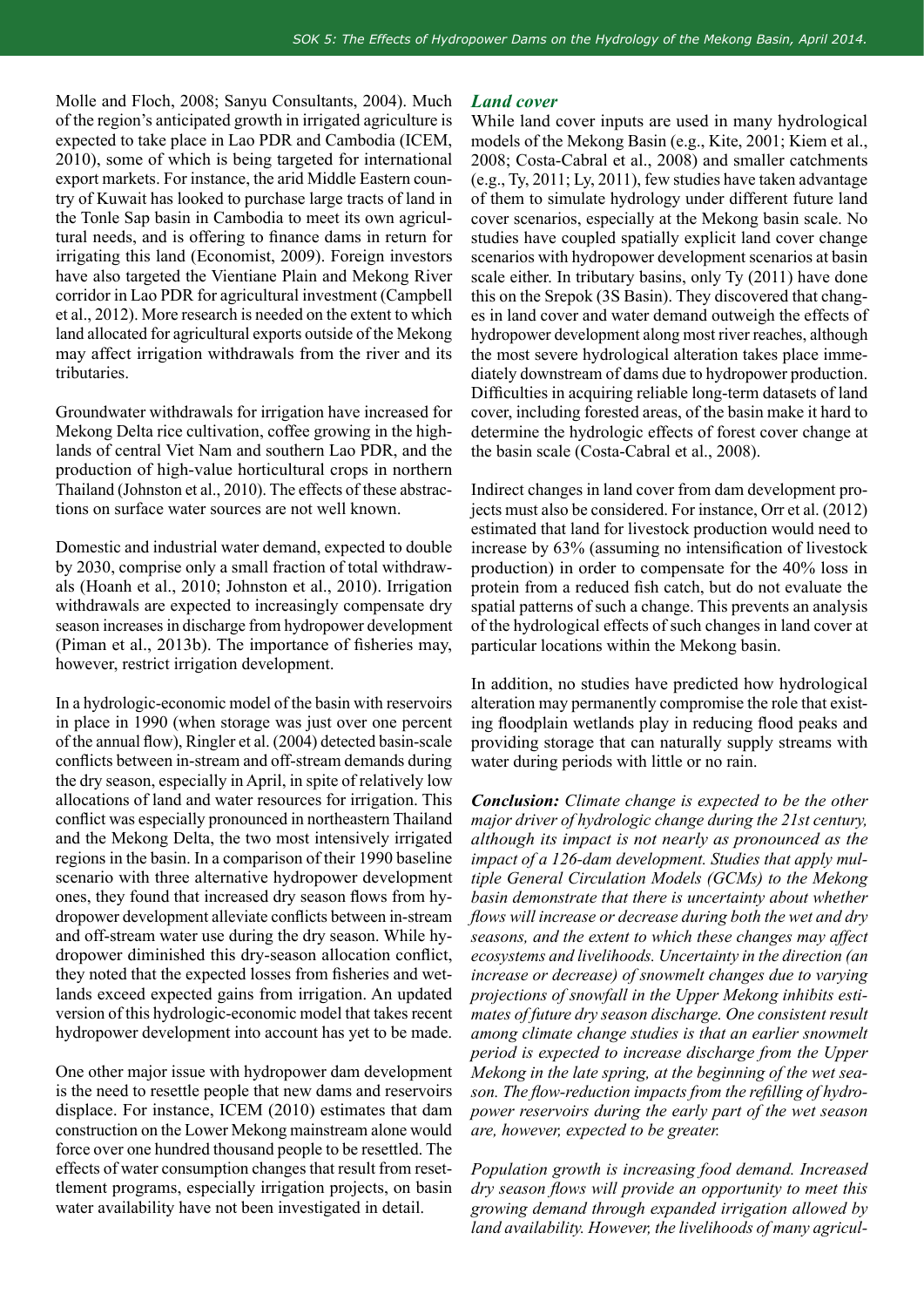*tural stakeholders may be compromised due to the loss of riverbank gardens and the need to relocate, redesign, and change the operation of irrigation pumping stations. In the near future, increases in dry season irrigation withdrawals are small relative to the impacts on flow delivered by the Xiaowan and Nuozhadu dams in China. By 2030, however, irrigation withdrawals are expected to nearly compensate for changes from hydropower-induced flow regulation in the Mekong mainstream during the dry season. Changes in water demand due to the resettlement of people following the construction of dams have not been widely investigated.* 

*Changes in land cover affect hydrological processes. Few studies, however, have examined the hydrological implications of land cover change in the Mekong basin as a whole. Changes in land cover that dam development projects induce are only beginning to be researched and their hydrological effects have only been studied in specific tributary basins. Spatially explicit models of future land cover change are needed to assess its potential hydrological impacts.*

#### **What do we need to know to better manage the hydrological impacts of hydropower development?**

The existing gauging network often does not cover small watersheds in which dams are being constructed, which often prevents simulated hydrological impacts from being compared with observed ones, and makes it much more difficult to adapt models to small watersheds. The lack of precipitation stations in Lao PDR and Cambodia also limits the accuracy of many basin-wide models.

Data on the sub-daily flows downstream of dams in the lower Mekong would enable studies on the livelihood impacts of these changes. Additionally, the public availability of daily flow time series and reservoir operating rules from China would allow the upper Mekong impacts from hydropower development to be better assessed.

Many recent studies have indicated that the magnitude, and even the direction, of the effects of climate change on the hydrology of the basin are uncertain. Thus, the extent to which hydropower reservoirs will mitigate or exacerbate these changes is difficult to judge. Unknown future demographic and economic changes on water demand and land cover provide additional uncertainty. Studies that assess the effects of the uncertainty of GCMs of future climate, and hydrological models on the basin hydrology are emerging (e.g., Lauri et al., 2012; Thompson et al., 2013; Arias et al., 2014a).

*Conclusion: The continuation of hydrological monitoring efforts in the basin is essential for creating the post-dam hydrological records that are necessary for assessing the hydrological impacts of hydropower dams. Methods of estimating and extending pre-dam records at dam sites for which relatively few data are available are also needed. These studies of observed hydrological impacts are important because many simulation models make assumptions that limit their accuracy. More studies on ecological and* 

*livelihood responses to hydrological alteration are also needed as are studies that integrate the impacts of hydropower development with changes in climate, water use and land cover. Differences in the research agendas of national, supranational and non-governmental organizations can inhibit such integrative research efforts.*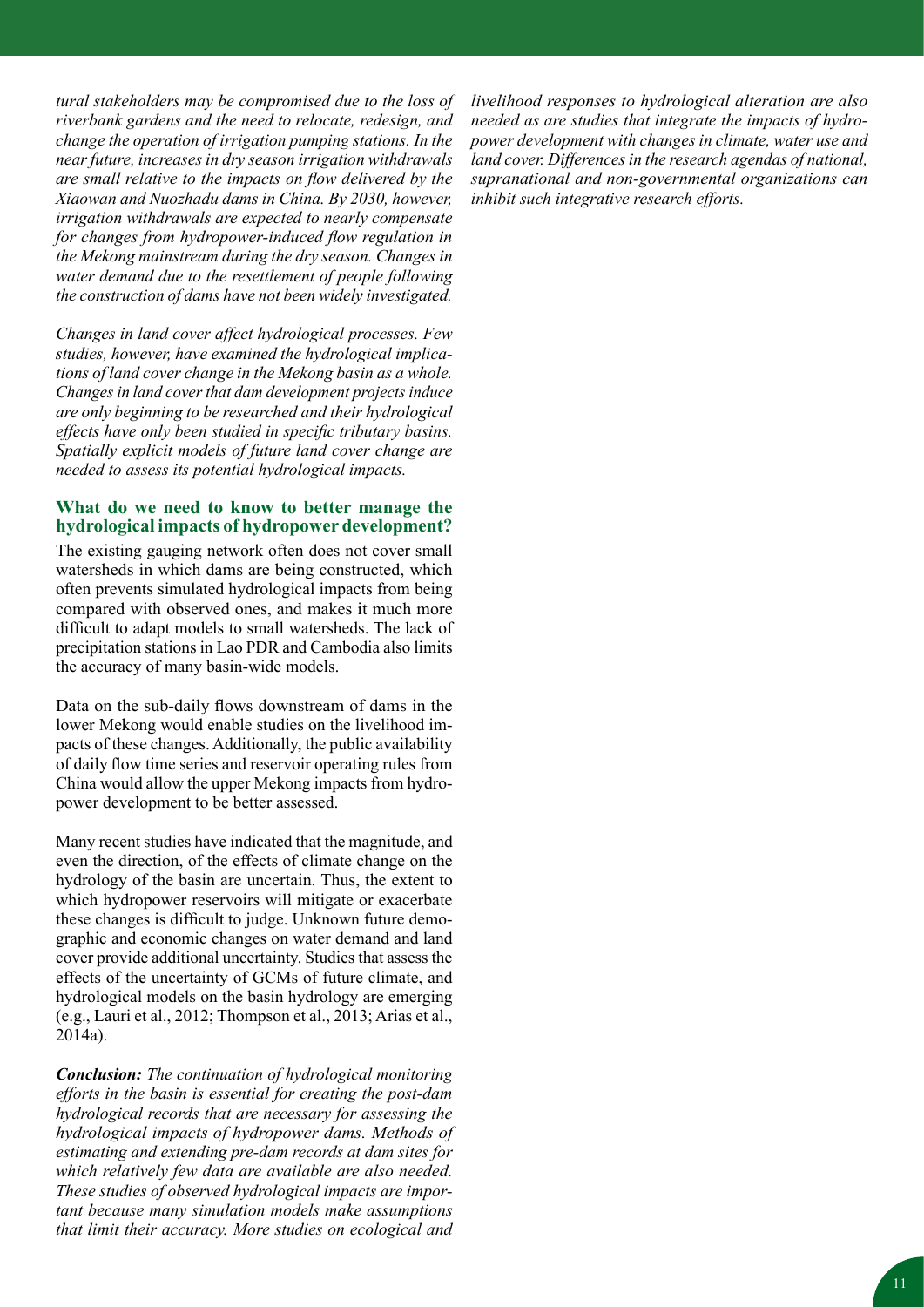### **References**

- Adamson, P.T. 2001. Hydrological perspectives of the Lower Mekong. International Water Power and Dam Construction, March 2001: 16-21. Available here: **http://www.waterpowermagazine.com/features/featurehydrological-perspectives-ofthe-lower-mekong/**
- ADB (Asian Development Bank). 2004. Cumulative Impact Analysis and Nam Theun 2 contributions. Report prepared by Norplan Consultants. Available here: **http://documents.worldbank.org.**
- Arias, M.E., Cochrane, T.A., Piman, T., Kummu, M., Caruso, B.S., Killeen, T.J. 2012. Quantifying changes in flooding and habitats in the Tonle Sap Lake (Cambodia) caused by water infrastructure development and climate change in the Mekong Basin. Journal of Environmental Management, 112, 53-66.
- Arias, M.E., Cochrane, T.A., Kummu, M., Lauri, H., Holtgrieve, G.W., Koponen, J., Piman, T. 2014a. Impacts of hydropower and climate change on drivers of ecological productivity of Southeast Asia's most important wetland, Ecological Modelling, 272(0), 252-263.
- Arias, M.E., Piman, T., Lauri, H., Cochrane, T.A., Kummu, M. 2014b. Dams on Mekong tributaries as significant contributors of hydrological alterations to the Tonle Sap Floodplain in Cambodia. Hydrologic and Earth Systems Science Discussion, 11, 2177-2209, doi:10.5194/hessd-11-2177-2014.
- Banafa, T. 2012. Estimating the change and effects of reservoir evaporation in monsoon climate: Case of Nam Theun 2 in Lao PDR. Aalto University. Unpublished master's thesis. Available here **http://civil.aalto.fi/en/midcom-serveattachment guid-1e38814c989024c881411e3bab941be54321aeb1aeb/banafa2012.pdf**
- Baran, E. 2006. Fish migration triggers in the Lower Mekong Basin and other tropical freshwater systems. MRC Technical Paper No. 14, Mekong River Commission, Vientiane. 56 pp.
- Baran, E., Starr, P., and Kura, Y. (eds). 2007. Influence of built structures on Tonle Sap fisheries. Cambodia National Mekong Committee and the WorldFish Center. 44 pp.
- Baran, E., Larinier, M., Ziv, G., Marmulla, G. 2011. Review of the fish and fisheries aspects in the feasibility study of the environmental impact assessment of the proposed Xayaburi Dam on the Mekong mainstream. Report prepared for the World Wildlife Fund Greater Mekong. Available here: **http:// assets.panda.org/downloads/wwf\_xayaburi\_dam\_re view310311.pdf.**
- Barker, R., and Molle, F. 2004. Evolution of irrigation in South and Southeast Asia. Comprehensive Assessment Research Report 5. Colombo, Comprehensive Assessment Secretariat. Available here: **http://www.iwmi.cgiar.org/assessment/files/pdf/ publications/ResearchReports/CARR5.pdf**
- Campbell, I.C. and Manusthiparom, C. 2004. Technical report on rainfall and discharge in the lower Mekong basin in 2003-2004. Vientiane, Mekong River Commission.
- Campbell, I.C. 2007. Perceptions, data, and river management: Lessons from the Mekong River. Water Resources Research. 43, W02407, doi:10.1029/2006WR005130.
- Campbell, R., Knowles, T., Sayasenh, A. 2012. Business models for foreign investment in agriculture in Laos. Trade Knowledge Network, International Institute for Sustainable Development, Winnipeg, Canada. Available here: **http://www.iisd.org/ pdf/2012/business\_models\_ag\_investment\_laos.pdf**
- Carew-Reid, J. 2007. Rapid assessment of the extent and impact of sea level rise in Viet Nam. Climate Change Discussion Paper 1. Brisbane, International Centre for Environmental Management. Available here: **http://www.icem.com.au/documents/ climatechange/icem\_slr/ICEM\_SLR\_final\_report.pdf**
- Chapman, D. and He, D.-M. 1996. Downstream implications of China's dams on the Lancang Jiang (Upper Mekong) and their potential significance for greater regional cooperation. Sydney, Australian National Mekong Resource Centre.
- Cook, B.I., Bell, A.R., Anchukaitis, K.J., Buckley, B.M. 2012. Snow cover and precipitation impacts on dry season streamflow in the Lower Mekong Basin. Journal of Geophysical Research, 117, D16116, doi:10.1029/2012JD017708.
- Costa-Cabral, M.C., Richey, J.E., Goteti, G., Lettenmaier, D.P., Feldkotter, C. and Snidvongs, A. 2008. Landscape structure and use, climate, and water movement in the Mekong basin. Hydrological Processes, 22 (12): 1731-1746.
- Dugan, P.J., Barlow, C., Agostinho, A., Baran, E., Cada, G.F., Chen, D., Cowx, I.G., Ferguson, J.W., Jutagate, T., Mallen-Cooper, M., Marmulla, G., Nestler, J., Petrere, M., Welcomme, R.L. and Winemiller, K.O. 2010. Fish migration, dams, and loss of ecosystem services in the Mekong Basin. Ambio 39 (4): 344-348.
- Eastham, J., Mpalasoka, F., Mainuddin, M., Ticehurst, C., Dyce, P., Geoff, H., Ali, R. and M. Kirby. 2008. Mekong River basin water resources assessment: impacts of climate change. CSIRO: Water for a Healthy Country National Research Flagship.
- Economist. 2009. Petrodollars v Smallholders: Disputes erupt over plans to invest millions in rice farming. Available here: **http://www.economist.com/node/13527987.**
- Fox, J. and Wood, J.L. 2007. Dry-season flood-recession rice in the Mekong delta: Two thousand years of sustainable agriculture? Asian Perspectives 38 (1): 37-50.
- Grumbine, R.E. and Xu, J.-C. 2011. Mekong Hydropower Development. Science, 332 (6026): 178-179.
- Haddeland, I., Lettenmaier, D.P. and Skaugen, T. 2006. Effects of irrigation on the water and energy balances of the Colorado and Mekong basins. Journal of Hydrology 324 (1-4): 210-223.
- Hoa, L.T.V., Shigeko, H., Nhan, N.H., Cong, T.T. 2008. Infrastructure effects on floods in the Mekong River Delta in Vietnam. Hydrological Processes 22 (9): 1359-1372.
- Hoanh, C.T., Kittipong, J., Lacombe, G. and Srinetr, V. 2010. Impacts of climate change and development on Mekong flow regime. First assessment – 2009. MRC Technical Paper No. 29. Vientiane, Mekong River Commission. Available here: **http://www.mrcmekong.org/assets/Publications/technical/tech-No29-impact-of-climate-change.pdf**
- ICEM (International Center for Environmental Management). 2010. Strategic Environmental Assessment (SEA) of hydropower on the Mekong mainstream. Vientiane, Mekong River Commission.at
- **http://www.icem.com.au/documents/envassessment/mrc\_sea\_hp/SEA\_Final\_Report\_Oct\_2010.pdf**  Johnston, R. M., Hoanh, C., Lacombe, G., Noble, A., Smakhtin, V., Suhardiman, D., ... & Choo, P. 2010. Rethinking agriculture in the
- Greater Mekong Subregion: how to sustainably meet food needs, enhance ecosystem services and cope with climate change. IWMI.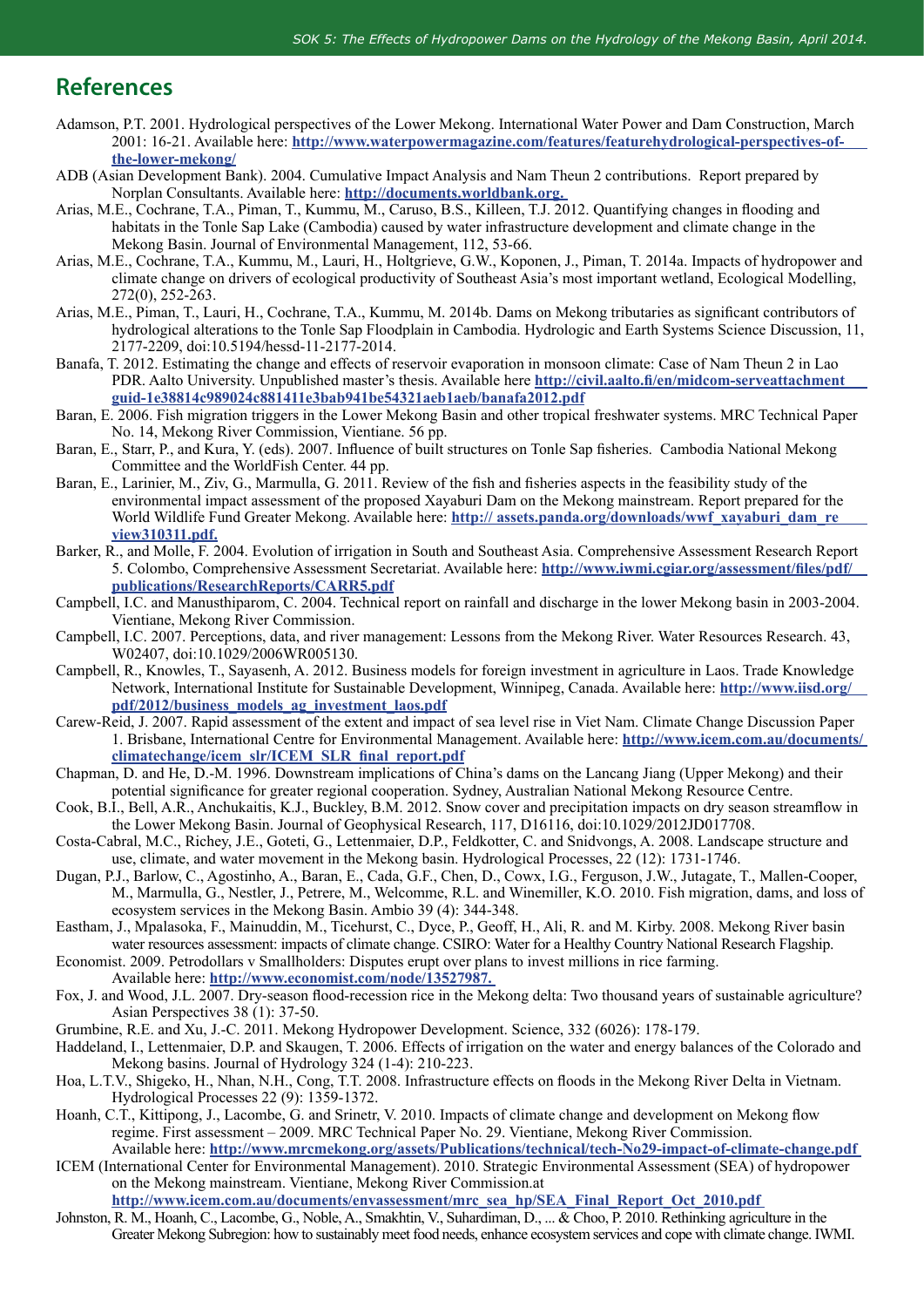Ketelsen, T., Parameswaran, A., Tilleard, S., Kenny, A., Mai, K.V., Nguyen, M.T., Taylor, L. 2014. Reservoir flood control index: assessing the flood risk capacity for control in Mekong hydro-electric reservoirs. MK 12 Technical Note. Hanoi, Viet Nam.

- Kiem, A.S., Ishidaira, H., Hapuarachchi, H.P., Zhou, M.C., Hirabayashi, Y., Takeuchi, K. 2008. Future hydroclimatology of the Mekong River basin simulated using the high-resolution Japan Meteorological Agency (JMA) AGCM. Hydrological Processes 22 (9): 1382-1394.
- King, P., Bird, J., Haas, L. 2007. The current status for environmental criteria for hydropower development in the Mekong region: A literature compilation.
- Kingston, D.G., Thompson, J.R and Kite, G. 2011. Uncertainty in climate change projections of discharge for the Mekong River basin. Hydrology and Earth Systems Science 15 (2011): 1459-1471.
- Kite, G. 2001. Modeling the Mekong: hydrological simulation for environmental impact studies. Journal of Hydrology 253 (1-4): 1-13.
- Kummu, M. and Sarkkula, J. 2008. Impact of the Mekong River flow alteration on the Tonle Sap flood pulse. Ambio 37 (3): 185-192.
- Kummu, M., Lu, X.X., Wang, J.J., Varis, O. 2010. Basin-wide sediment trapping efficiency of emerging reservoirs along the Mekong. Geomorphology 119: 181-197.
- Kummu, M., Tes, S., Yin, S., Adamson, P., Józsa, J., Koponen, J., Richey, J., Sarkkula, J. 2013. Water balance analysis for the Tonle-Sap Lake-floodplain system. Hydrological Processes, 28(4), 1722-1733.
- Lacombe, G., Douangsavanh, D., Baker, J., Hoanh, C.T., Bartlett, R., Jeuland, M., Phongpachith, C. 2014. Are hydropower and irrigation development complements or substitutes? The example of the Nam Ngum River in the Mekong Basin. Forth coming in Water International. doi: 10.1080/02508060.2014.956205
- Lamberts, D. 2008. Little impact, much damage: the consequences of Mekong river flow alterations for the Tonle Sap ecosystem. In Kummu, M., Keskinen, M. and Varis, O. (eds), Modern Myths of the Mekong: A Critical Review of Water and Development Concepts, Principles and Policies. Helsinki, Water & Development Publications, Helsinki University of Technology: 3-18.
- Lauri, H., de Moel, H., Ward, P.J., Rasanen, T.A., Keskinen, M. and Kummu, M. 2012. Future changes in Mekong River hydrology: impact of climate change and reservoir operation on discharge. Hydrology and Earth System Sciences 9 (2012): 4603-4619.
- Le, T.V.H., Nguyen, H.N., Wlanski, E. and Cong, T.T. and Shigeko, H. 2007. The combined impact on the flooding in Vietnam's Mekong River delta of local man-made structures, sea level rise, and dams upstream in the river catchment. Estuarine, Coastal and Shelf Science 71 (1-2): 110-116.
- Lerner, M. 2003. Dangerous waters: violations of international law and hydropower development along the Sesan River. Oxfam America. Phnom Penh, Cambodia.
- Li, S. and He, D. 2008. Water level response to hydropower development in the Upper Mekong River. Ambio 37 (3): 170-176.
- Lu, X.X., Siew, R.Y. 2006. Water discharge and sediment flux changes over the past decades in the Lower Mekong River: possible impacts of the Chinese dams. Hydrology and Earth System Sciences, 10, 181-195.
- Lu, X.X., Li, S., Kummu, M., Padawangi, R. and Wang, J.-J. 2014. Observed changes in the water flow at Chiang Saen in the lower Mekong: Impacts of Chinese dams? Quaternary International, In Press: doi.org/10.1016/j.quaint.2014.02.006.
- Ly, K. 2011. Assessment of the effects of land use change on water quality and quantity in the Nam Ngum River basin using the Better Assessment Science Integrating Point and Non-Point Sources 4.0 Model. Unpublished Masters of Applied Science. Lincoln, Lincoln University (NZ). **http://researcharchive.lincoln.ac.nz/bitstream/10182/2867/4/Ly\_MAppSci.pdf**
- Miaillier, L. 2007. River Basin Management in Lao PDR: Case Study in Nam Xong Watershed, Vientiane Province. Unpublished report, Available here: **http://engees-proxy.u-strasbg.fr/247/01/IWRM\_in\_Laos\_Nam\_Xong\_Wsh.pdf**
- Meynell, P.-J., Carew-Reid, J., Räsänen, T., Tilleard, S., Ketelsen, T. 2014. Exploring environmental flow regimes: Case study of the Lower Se San River. Project report: Challenge Program on Water & Food Mekong Project MK3 "Optimizing the management of a cascade of reservoirs at the catchment level" ICEM – International Centre for Environmental Management, Hanoi, Viet Nam, 2014.
- Molle, F. and Floch, P. 2008. Megaprojects and Social and Environmental Change: The Case of the Thai "Water Grid". Ambio 37 (3): 199-204.
- MRC (Mekong River Commission), 2005. Overview of the Hydrology of the Mekong Basin. Vientiane, Mekong River Commission. Available: http://www.mekonginfo.org/assets/midocs/0001968-inland-waters-overview-of-the-hydrology-of-the**mekong-basin.pdf**
- MRC (Mekong River Commission), 2010. State of the Basin Report 2010. Vientiane, Mekong River Commission. Available here: **http://www.mrcmekong.org/assets/Publications/basin-reports/MRC-SOB-report-2010full-report.pdf**
- MRC (Mekong River Commission), 2011. Assessment of basin-wide development scenarios Main report. Vientiane, Mekong River Commission. Available here: **http://www.mrcmekong.org/assets/Publications/basin-reports/BDP-Assessmentof-Basin-wide-Dev-Scenarios-2011.pdf**
- Neua, K.M. 2007. The continuing impacts of the ADB-funded Nam Song Diversion Project, Lao PDR. Unpublished field research report. Available here: **http://www.internationalrivers.org/files/attached-files/nam\_song\_report\_final.pdf**
- Orr, S., Pittock, J., Chapagain, A. and Dumaresq, D. 2012. Dams on the Mekong River: Lost fish protein and the implications for land and water resources. Global Environmental Change, 22 (4): 925-932.
- Pailopee, S. 2014. Earthquake hazard of dams along the Mekong mainstream. Natural Hazards, doi: 10.1007/s11069-014-1287-0.

Pech, S. and Sunada, K. 2008. Population growth and natural-resources pressures in the Mekong River Basin. Ambio 37 (3): 219-224. Piman, T., Cochrane, T.A., Arias, M.E., Green, A. and Dat, N.D. 2013a. Assessment of flow changes from hydropower develop

- ment and operations in Sekong, Sesan and Srepok Rivers of the Mekong Basin. Journal of Water Resources Planning and Management 139 (6): 723-732.
- Piman, T., Lennaerts, T. and Southalack, P. 2013b. Assessment of hydrological changes in the lower Mekong Basin from Basin-Wide development scenarios. Hydrological Processes 27 (15): 2115-2125.
- Pukinskis, I.L. and Geheb, K. 2012. State of Knowledge: The impacts of dams on the fisheries of the Mekong. State of Knowl edge Series 1. Vientiane, CGIAR Challenge Program on Water and Food. Available here: **https://cgspace.cgiar.org/bit**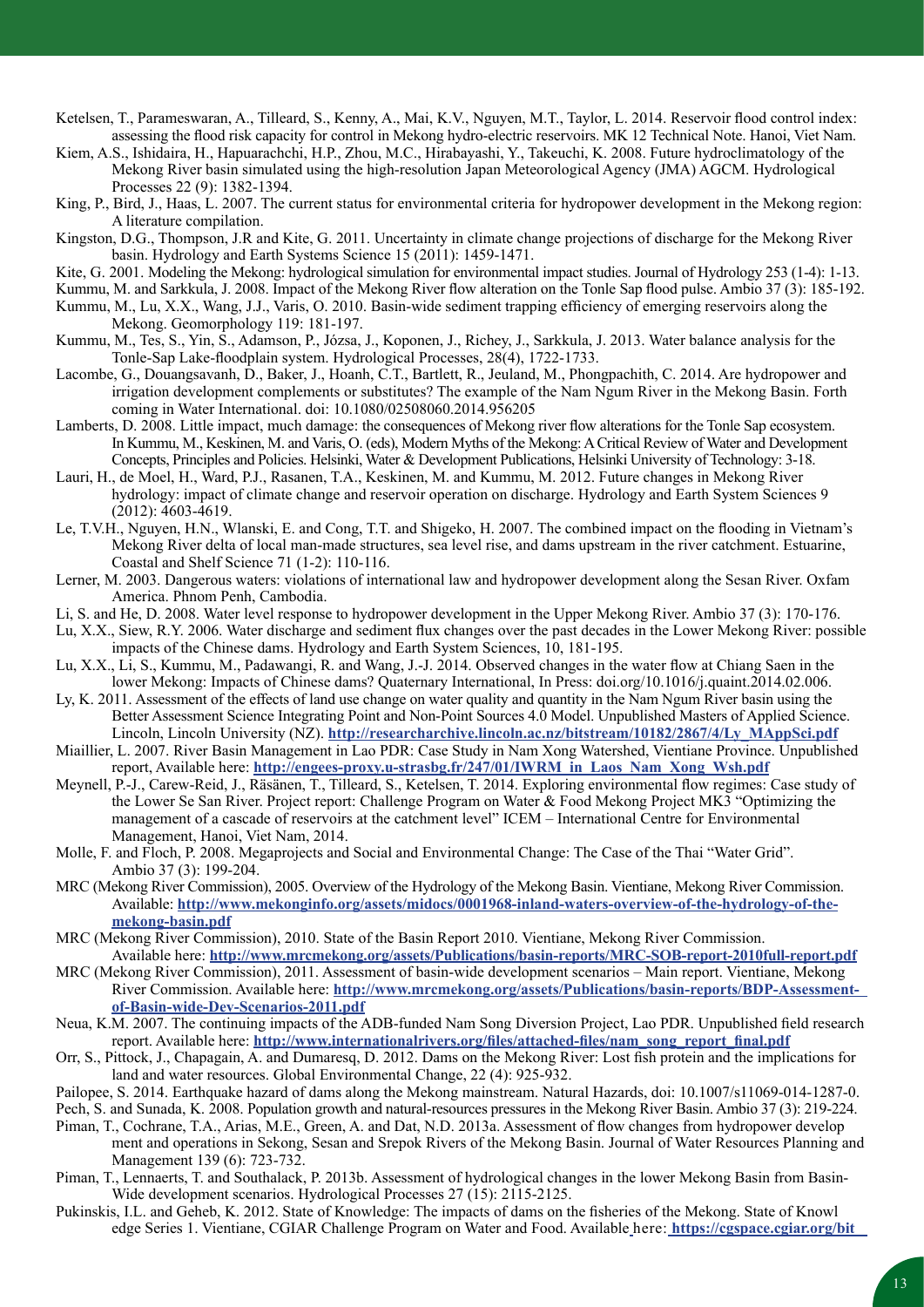**stream/handle/10568/34821/State%20of%20Knowledge%20Fisheries%20English.pdf?sequence=1** 

- Räsänen, T.A., Koponen, J., Lauri, H., Kummu, M. 2012. Downstream hydrological impacts of hydropower development in the Upper Mekong Basin. Water Resources Management 26 (12): 3495-3513.
- Reis J., Culver T.B., Lacombe G., Senaratna Sellamuttu S. 2014. Reservoir operation for recession agriculture in the Mekong basin. Journal of Water Resources Planning and Management. In press.
- Ringler, C., von Braun, J. and Rosegrant, M.W. 2004. Water policy analysis for the Mekong River basin. Water International 29 (1): 30-42. Sanyu Consultants. 2004. Nam Ngum Water Management Project for Vientiane Plain of Lao PDR and Northeast Thai Region.
- Bangkok, Sanyu Consultants, Inc. in association with Sanyu Consultants (Thailand) Ltd.
- Sioudom, K. 2013. Basin profile for the Nam Theun/Nam Kading, Nam Hinboun and Xe Bang Fai, Lao PDR. Project report: Challenge Program on Water & Food Mekong project MK3 "Optimizing the management of a cascade of reservoirs at the catchment level." ICEM – International Centre for Environmental Management, Hanoi VietNam, 2014.
- Soutthisombat, K., Sioudom, K., Rattana, P. 2011. Catchment profile of the Theun Hinboun Expansion Project Nam-Theun01 and Nam-Theun02 (3T) Rivers in Lao PDR. Unpublished draft report.
- Stone, R. 2010. Severe drought puts spotlight on Chinese dams. Science 327 (5971): 1311.
- Stone, R. 2011. Mayhem on the Mekong. Science, 333 (6044): 815-818.
- Sverdrup-Jensen, S. 2002. Fisheries in the Lower Mekong: Status and Perspectives. MRC Technical Paper No. 6. Vientiane, Mekong River Commission.

Available here: **http://www.mrcmekong.org/assets/Publications/technical/tech-No6-fisheries-in-the-LMB.pdf**

- Thompson, J.R., Green, A.J., Kingston, D.G. and Gosling, S.N. 2013. Assessment of uncertainty in river flow projections for the Mekong River using multiple GCMs and hydrological models. Journal of Hydrology 486 (2013): 1-30.
- Ty, T.V. 2011. A spatial impact assessment of human-induced intervention on hydrological regimes: a case study in the upper Srepok River basin, Central Highlands of Vietnam. International Journal of River Basin Management 9 (2): 103-116.
- Västilä, K., Kummu, M., Sangmanee, C. and Chivanno, S. 2010. Modelling climate change impacts on the flood pulse in the Lower Mekong floodplains. Journal of Water and Climate Change 1 (1): 67-86.
- Vattenfall Power Consultant AB in association with Ramboll Natura AB and Earth Systems Lao. 2008. Lao People's Democratic Republic: Preparing the Cumulative Impact Assessment for the Nam Ngum 3 Hydropower Project. Stockholm. Available here: **http://ifcext.ifc.org/ifcext/spiwebsite1.nsf/0/3302CBDA8520406A8525795D007A0BDB/\$File/Disclo sure%20-%20Preparing%20for%20CIA%20TAC%20Report%20Feb%202008%20.pdf**
- Warren, T.J. 1999. A monitoring study to assess the localized impacts created by the Nam Theun-Hinboun Hydro-Scheme on fisheries and fish populations. Report prepared for the Theun-Hinboun Power Company (THPC). Vientiane, THPC. Available here: **http://www.internationalrivers.org/files/attached-files/study\_prepared\_by\_fisheries\_specialist.pdf**

World Bank. 2004. Modelled observations on development scenarios in the Lower Mekong Basin. Vientiane, World Bank. Wyatt, A.B., Baird, I.G. 2007. Transboundary impact assessment in the Sesan River Basin: The case of the Yali Falls Dam.

International Journal of Water Resources Development 23(3): 427-442.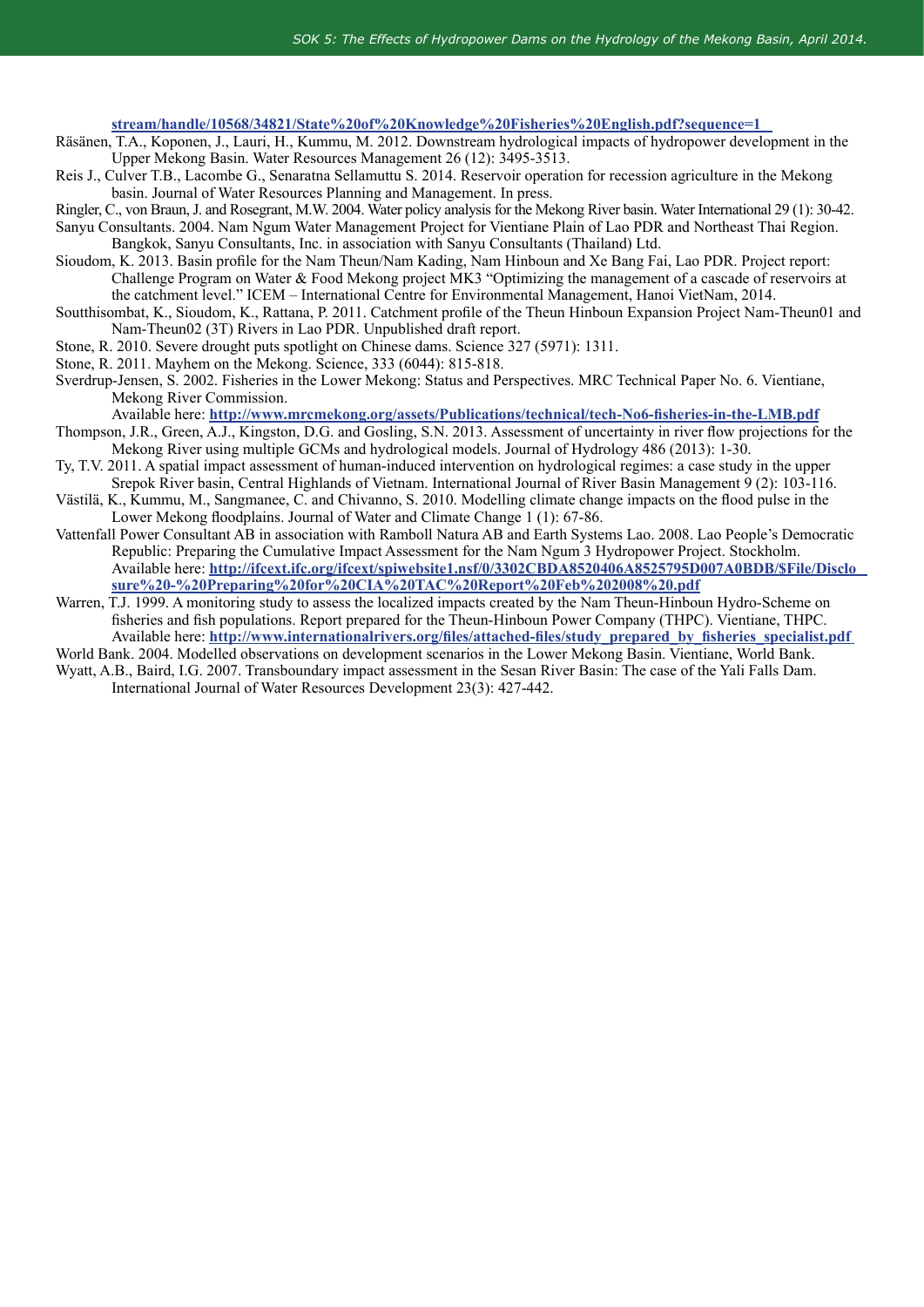## **What is the State of Knowledge (SOK) Series?**

The SOK series sets out to evaluate the state of knowledge on subjects related to the impact, management and development of hydropower on the Mekong, including its tributaries. Publications in the series are issued by the CGIAR Research Program on Water, Land and Ecosystems – Greater Mekong. The series papers draw on both regional and international experience. Papers seek to gauge what is known about a specific subject and where there are gaps in our knowledge and understanding. All SOK papers are reviewed by experts in the field. Each section in a SOK papers ends with a conclusion about the state of knowledge on that topic. This may reflect high levels of certainty, intermediate levels, or low certainty.

The SOK series is available for download from the WLE Greater Mekong website at **https://wle-mekong.cgiar.org** 

Citation: Hecht, J. and Lacombe, G. 2014. The Effects of Hydropower Dams on the Hydrology of the Mekong Basin. State of Knowledge Series 5. Vientiane, Lao PDR, CGIAR Research Program on Water, Land and Ecosystems.

This SOK has been reviewed by Matti Kummu, Water and Development Research Group, Aalto University, Finland; and Kim Geheb, CGIAR Research Program on Water, Land and Ecosystems, Lao PDR.

Reviewers cannot be held responsible for the contents of any SOK paper, which remains with WLE and associated partners identified in the document.

This SOK has been edited by Kim Geheb and Niki West.

Design and lay-out by Watcharapol Isarangkul **nong.isarangkul@gmail.com**

The CGIAR Research Program on Water, Land and Ecosystems in the Greater Mekong (WLE Greater Mekong) is a research-for-development initiative that seeks to improve the governance and management of water resources by generating and sharing the knowledge and practices needed to do so. Balancing the costs and benefits of water, food, energy and the environment is essential for sustainable growth, and the program works to address this challenge in the Irrawaddy, Mekong, Red and Salween river basins. WLE Greater Mekong works through a wide range of partners and builds on the work of the CGIAR Challenge Program on Water and Food (2002-2014). The program is based in Vientiane, Lao PDR.

WLE is a global research program that promotes a new approach to sustainable agricultural intensification in which a healthy functioning ecosystem is seen as a prerequisite to agricultural development, resilience of food systems and human well-being. This program is led by the International Water Management Institute (IWMI), a member of the CGIAR Consortium, and is supported by CGIAR, a global research partnership for a food secure future.

In the Greater Mekong, the WLE works to generate and share the knowledge and practice needed to improve the governance and management of water resources in the Greater Mekong. If it is successful, water will be governed more fairly, water governance will be better-informed, accounting for downstream users. Capacity to govern and manage water will be improved and ecological functions and health will be accounted for.

**wle-mekong.cgiar.org wle.cgiar.org**





**RESEARCH PROGRAM ON Water, Land and Ecosystems**